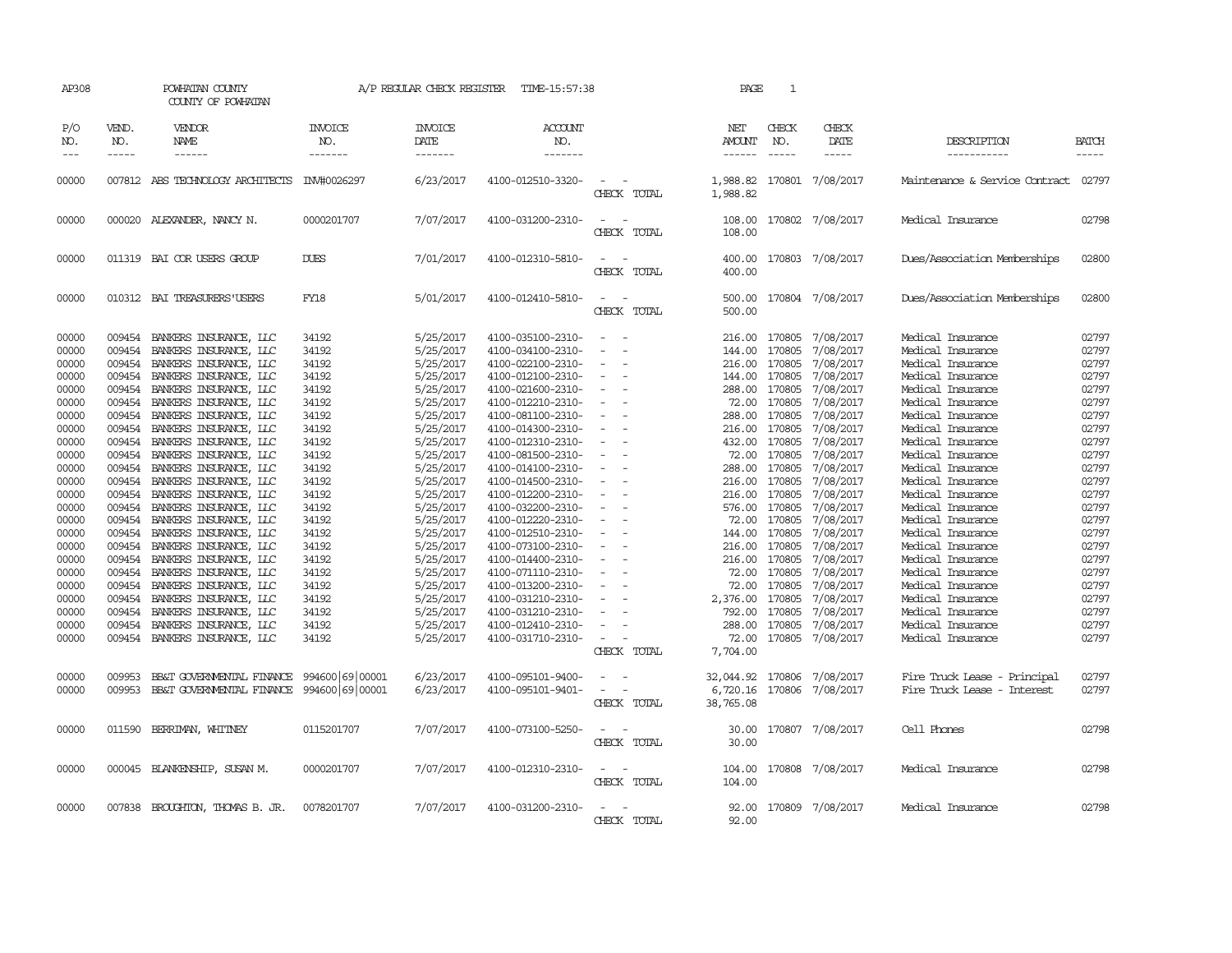| AP308                                                                                           |                                                                              | POWHATAN COUNTY<br>COUNTY OF POWHATAN                                                                                                                                                                                                                                                                                                 |                                                                                                                                             | A/P REGULAR CHECK REGISTER                                                                                                                  | TIME-15:57:38                                                                                                                                                                                                                       |                                                                                                   | PAGE                                                                           | 2                                                                                                                         |                                                                                                                                             |                                                                                                                                                                                                                                                                                                                                                                       |                                                                                                 |
|-------------------------------------------------------------------------------------------------|------------------------------------------------------------------------------|---------------------------------------------------------------------------------------------------------------------------------------------------------------------------------------------------------------------------------------------------------------------------------------------------------------------------------------|---------------------------------------------------------------------------------------------------------------------------------------------|---------------------------------------------------------------------------------------------------------------------------------------------|-------------------------------------------------------------------------------------------------------------------------------------------------------------------------------------------------------------------------------------|---------------------------------------------------------------------------------------------------|--------------------------------------------------------------------------------|---------------------------------------------------------------------------------------------------------------------------|---------------------------------------------------------------------------------------------------------------------------------------------|-----------------------------------------------------------------------------------------------------------------------------------------------------------------------------------------------------------------------------------------------------------------------------------------------------------------------------------------------------------------------|-------------------------------------------------------------------------------------------------|
| P/O<br>NO.<br>$ -$                                                                              | VEND.<br>NO.<br>$\frac{1}{2}$                                                | VENDOR<br><b>NAME</b><br>$- - - - - -$                                                                                                                                                                                                                                                                                                | INVOICE<br>NO.<br>-------                                                                                                                   | <b>INVOICE</b><br>DATE<br>-------                                                                                                           | <b>ACCOUNT</b><br>NO.<br>$- - - - - - -$                                                                                                                                                                                            |                                                                                                   | NET<br>AMOUNT<br>$- - - - - -$                                                 | CHECK<br>NO.<br>$- - - - -$                                                                                               | CHECK<br>DATE<br>$- - - - -$                                                                                                                | DESCRIPTION<br>-----------                                                                                                                                                                                                                                                                                                                                            | <b>BATCH</b><br>-----                                                                           |
| 00000                                                                                           | 010665                                                                       | BROWN, EDWARDS & COMPANY                                                                                                                                                                                                                                                                                                              | 1183361                                                                                                                                     | 6/01/2017                                                                                                                                   | 4100-012200-3120-                                                                                                                                                                                                                   | CHECK TOTAL                                                                                       | 10,000.00 170810 7/08/2017<br>10,000.00                                        |                                                                                                                           |                                                                                                                                             | External Audit                                                                                                                                                                                                                                                                                                                                                        | 02797                                                                                           |
| 00000<br>00000                                                                                  | 000540<br>000540                                                             | CENTRAL VIRGINIA WASTE<br>CENTRAL VIRGINIA WASTE                                                                                                                                                                                                                                                                                      | 22269<br>22296                                                                                                                              | 6/01/2017<br>6/02/2017                                                                                                                      | 4100-081200-0022-<br>4100-014300-3175-                                                                                                                                                                                              | $\sim$<br>$\sim$<br>$\sim$<br>$\overline{\phantom{a}}$<br>CHECK TOTAL                             | 13,652.16 170811 7/08/2017<br>16,021.70<br>29,673.86                           |                                                                                                                           | 170811 7/08/2017                                                                                                                            | Contribution: (Dues) - CWMA<br>Waste Disposal                                                                                                                                                                                                                                                                                                                         | 02797<br>02797                                                                                  |
| 00000                                                                                           |                                                                              | 010808 CERULLO, ROBERT                                                                                                                                                                                                                                                                                                                | 0108201707                                                                                                                                  | 7/07/2017                                                                                                                                   | 4100-022100-5250-                                                                                                                                                                                                                   | $\sim$<br>CHECK TOTAL                                                                             | 30.00                                                                          |                                                                                                                           | 30.00 170812 7/08/2017                                                                                                                      | Cell Phones                                                                                                                                                                                                                                                                                                                                                           | 02798                                                                                           |
| 00000                                                                                           |                                                                              | 009784 COMMISSIONER OF THE                                                                                                                                                                                                                                                                                                            | 2017-2018 DUES                                                                                                                              | 7/05/2017                                                                                                                                   | 4100-012310-5810-                                                                                                                                                                                                                   | CHECK TOTAL                                                                                       | 415.00<br>415.00                                                               |                                                                                                                           | 170813 7/08/2017                                                                                                                            | Dues/Association Memberships                                                                                                                                                                                                                                                                                                                                          | 02800                                                                                           |
| 00000                                                                                           | 000550                                                                       | CRATER CRIMINAL JUSTICE                                                                                                                                                                                                                                                                                                               | 1494                                                                                                                                        | 7/03/2017                                                                                                                                   | 4100-081200-0021-                                                                                                                                                                                                                   | $\sim$<br>CHECK TOTAL                                                                             | 25,800.11 170814 7/08/2017<br>25,800.11                                        |                                                                                                                           |                                                                                                                                             | Crater Criminal Justice Traini                                                                                                                                                                                                                                                                                                                                        | 02797                                                                                           |
| 00000<br>00000<br>00000<br>00000<br>00000<br>00000<br>00000<br>00000<br>00000<br>00000<br>00000 | 011224<br>011224<br>011224<br>011224<br>011224<br>011224<br>011224<br>011224 | ELECTRONIC SYSTEMS, INC.<br>ELECTRONIC SYSTEMS, INC.<br>ELECTRONIC SYSTEMS, INC.<br>011224 ELECTRONIC SYSTEMS, INC.<br>011224 ELECTRONIC SYSTEMS, INC.<br>ELECTRONIC SYSTEMS, INC.<br>ELECTRONIC SYSTEMS, INC.<br>ELECTRONIC SYSTEMS, INC.<br>ELECTRONIC SYSTEMS, INC.<br>ELECTRONIC SYSTEMS, INC.<br>011224 ELECTRONIC SYSTEMS, INC. | IN 722639<br>IN 722639<br>IN 722639<br>IN 722639<br>IN 722639<br>IN 722639<br>IN 722639<br>IN 722639<br>IN 722639<br>IN 722639<br>IN 722639 | 6/23/2017<br>6/23/2017<br>6/23/2017<br>6/23/2017<br>6/23/2017<br>6/23/2017<br>6/23/2017<br>6/23/2017<br>6/23/2017<br>6/23/2017<br>6/23/2017 | 4100-035100-3320-<br>4100-014300-3320-<br>4100-012100-3320-<br>4100-012310-3320-<br>4100-031210-3320-<br>4100-012200-3320-<br>4100-012220-3320-<br>4100-071110-3320-<br>4100-014100-3320-<br>4100-031200-3320-<br>4100-012410-3320- | CHECK TOTAL                                                                                       | 14.00<br>41.55<br>27.55<br>14.00<br>14.00<br>182.65 170815<br>195.10<br>723.70 | 27.55 170815<br>170815<br>170815<br>110.65 170815<br>69.10 170815<br>27.55 170815<br>170815<br>170815<br>170815<br>170815 | 7/08/2017<br>7/08/2017<br>7/08/2017<br>7/08/2017<br>7/08/2017<br>7/08/2017<br>7/08/2017<br>7/08/2017<br>7/08/2017<br>7/08/2017<br>7/08/2017 | Landscaping - Animal Control<br>Maintenance and Service Contra<br>Maintenance & Service Contract<br>Maintenance & Service Contract<br>Maintenance and Service Contra<br>Maintenance & Service Contract<br>Maintenance and service contra<br>General Maintenance<br>Maintenance & Service Contract<br>Maintenance & Service Contract<br>Maintenance & Service Contract | 02800<br>02800<br>02800<br>02800<br>02800<br>02800<br>02800<br>02800<br>02800<br>02800<br>02800 |
| 00000                                                                                           |                                                                              | 008732 FEEDVORE                                                                                                                                                                                                                                                                                                                       | 191                                                                                                                                         | 7/01/2017                                                                                                                                   | 4100-081200-0016-                                                                                                                                                                                                                   | CHECK TOTAL                                                                                       | 7,000.00<br>7,000.00                                                           |                                                                                                                           | 170816 7/08/2017                                                                                                                            | Meals on Wheels                                                                                                                                                                                                                                                                                                                                                       | 02800                                                                                           |
| 00000                                                                                           |                                                                              | 001380 FORD, SUSAN P.                                                                                                                                                                                                                                                                                                                 | 0013201707                                                                                                                                  | 7/07/2017                                                                                                                                   | 4100-012310-2310-                                                                                                                                                                                                                   | $\sim$<br>CHECK TOTAL                                                                             | 104.00<br>104.00                                                               |                                                                                                                           | 170817 7/08/2017                                                                                                                            | Medical Insurance                                                                                                                                                                                                                                                                                                                                                     | 02798                                                                                           |
| 00000<br>00000                                                                                  | 010487<br>010487                                                             | IBM CORPORATION<br>IBM CORPORATION                                                                                                                                                                                                                                                                                                    | Q7407FR<br>07407FR                                                                                                                          | 7/01/2017<br>7/01/2017                                                                                                                      | 4100-095101-9300-<br>4100-095101-9301-                                                                                                                                                                                              | $\sim$ 10 $\sim$ 10 $\sim$<br>$\overline{\phantom{a}}$<br>$\overline{\phantom{a}}$<br>CHECK TOTAL | 47.39<br>854.57                                                                |                                                                                                                           | 807.18 170818 7/08/2017<br>170818 7/08/2017                                                                                                 | AS400 Lease - Principal<br>AS400 Lease - Interest                                                                                                                                                                                                                                                                                                                     | 02800<br>02800                                                                                  |
| 00000                                                                                           |                                                                              | 007752 ID NEIWORKS, INC.                                                                                                                                                                                                                                                                                                              | 272239                                                                                                                                      | 7/01/2017                                                                                                                                   | 4100-031210-3320-                                                                                                                                                                                                                   | $\sim$<br>$\sim$<br>CHECK TOTAL                                                                   | 10,020.00<br>10,020.00                                                         |                                                                                                                           | 170819 7/08/2017                                                                                                                            | Maintenance and Service Contra                                                                                                                                                                                                                                                                                                                                        | 02797                                                                                           |
| 00000                                                                                           |                                                                              | 007874 JONES, LINDA HOLLIN                                                                                                                                                                                                                                                                                                            | 0078201707                                                                                                                                  | 7/07/2017                                                                                                                                   | 4100-012220-5250-                                                                                                                                                                                                                   | CHECK TOTAL                                                                                       | 30.00<br>30.00                                                                 |                                                                                                                           | 170820 7/08/2017                                                                                                                            | Cell Phones                                                                                                                                                                                                                                                                                                                                                           | 02798                                                                                           |
| 00000                                                                                           |                                                                              | 011268 MAILFINANCE                                                                                                                                                                                                                                                                                                                    | N6590834                                                                                                                                    | 6/10/2017                                                                                                                                   | 100-000100-0017-                                                                                                                                                                                                                    | $\sim$<br>- -<br>CHECK TOTAL                                                                      | 516.27<br>516.27                                                               |                                                                                                                           | 170821 7/08/2017                                                                                                                            | Postage Lease                                                                                                                                                                                                                                                                                                                                                         | 02797                                                                                           |
| 00000                                                                                           |                                                                              | 011736 MARTIN, BENJAMIN                                                                                                                                                                                                                                                                                                               | 0002A                                                                                                                                       | 2/04/2017                                                                                                                                   | 4100-032200-5815-                                                                                                                                                                                                                   | CHECK TOTAL                                                                                       | 300.00                                                                         |                                                                                                                           | 300.00 170822 7/08/2017                                                                                                                     | Training/Seminars                                                                                                                                                                                                                                                                                                                                                     | 02800                                                                                           |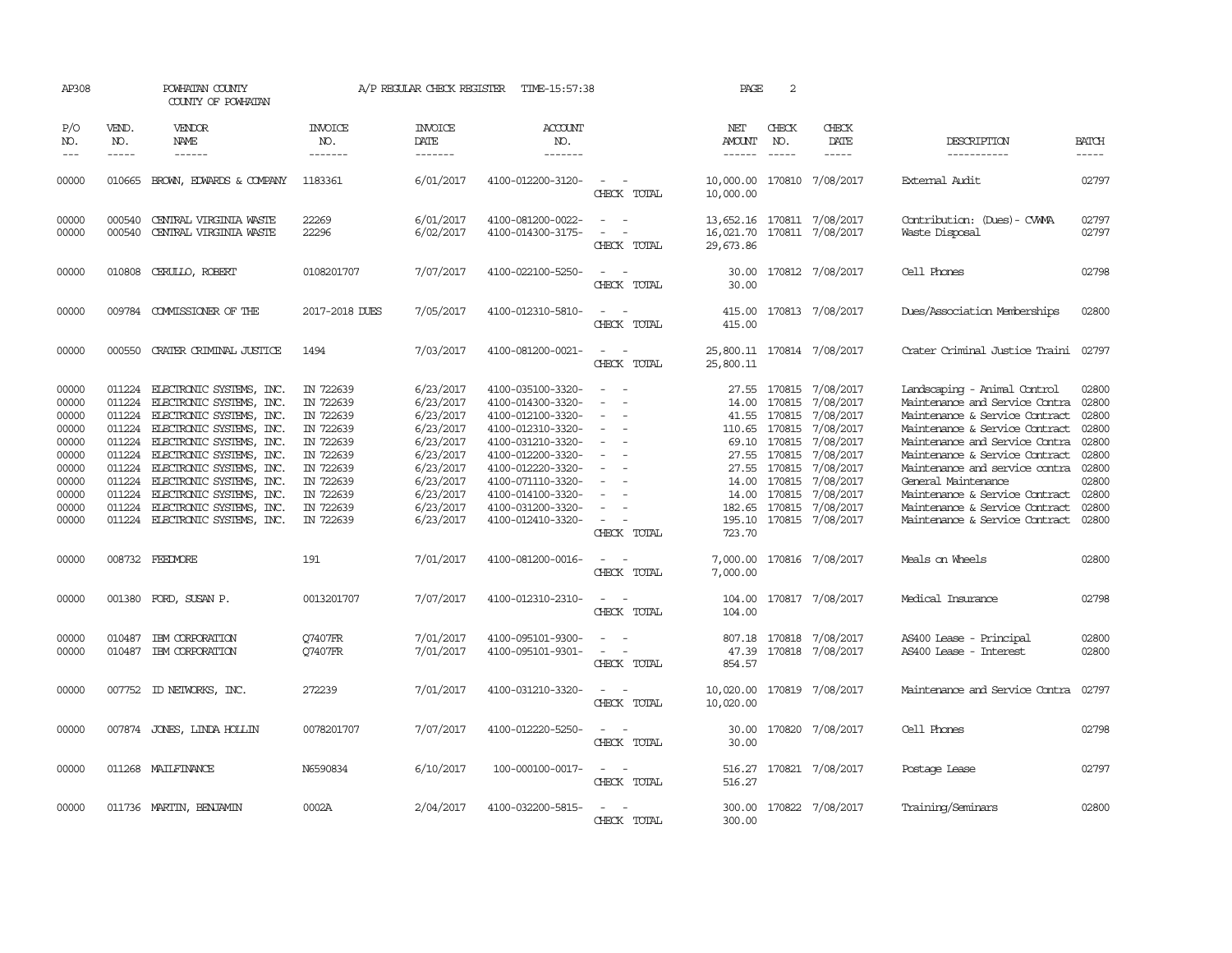| AP308                       |                             | POWHATAN COUNTY<br>COUNTY OF POWHATAN                            |                                  | A/P REGULAR CHECK REGISTER        | TIME-15:57:38                          |                                                                                                                             | PAGE                                                 | 3                             |                              |                                               |                       |
|-----------------------------|-----------------------------|------------------------------------------------------------------|----------------------------------|-----------------------------------|----------------------------------------|-----------------------------------------------------------------------------------------------------------------------------|------------------------------------------------------|-------------------------------|------------------------------|-----------------------------------------------|-----------------------|
| P/O<br>NO.<br>$\frac{1}{2}$ | VEND.<br>NO.<br>$- - - - -$ | VENDOR<br>NAME<br>------                                         | <b>INVOICE</b><br>NO.<br>------- | <b>INVOICE</b><br>DATE<br>------- | <b>ACCOUNT</b><br>NO.<br>-------       |                                                                                                                             | NET<br>AMOUNT<br>-------                             | CHECK<br>NO.<br>$\frac{1}{2}$ | CHECK<br>DATE<br>$- - - - -$ | DESCRIPTION<br>-----------                    | <b>BATCH</b><br>----- |
| 00000<br>00000              |                             | 009943 MERCEDES-BENZ FINANCIAL<br>009943 MERCEDES-BENZ FINANCIAL | 012607633<br>012607633           | 7/15/2017<br>7/15/2017            | 4100-095101-9190-<br>4100-095101-9191- | $\sim$ $ -$<br>$\sim$ $ -$<br>CHECK TOTAL                                                                                   | 99,462.15 170823 7/08/2017<br>2,517.40<br>101,979.55 |                               | 170823 7/08/2017             | Bus Lease - Principal<br>Bus Lease - Interest | 02797<br>02797        |
| 00000                       |                             | 009408 MID-ATLANTIC LIBRARY                                      | 2017-18 DUES                     | 5/23/2017                         | 4100-073100-5810-                      | $\sim$ $ \sim$<br>CHECK TOTAL                                                                                               | 150.00<br>150.00                                     |                               | 170824 7/08/2017             | Dues/Association Memberships                  | 02797                 |
| 00000                       |                             | 010076 MORROW, ERIC                                              | 146                              | 6/20/2017                         | 4100-012200-3140-                      | $\sim$<br>$\sim$ $-$<br>CHECK TOTAL                                                                                         | 2,500.00<br>2,500.00                                 |                               | 170825 7/08/2017             | Professional Services                         | 02797                 |
| 00000                       |                             | 000205 MUNICIPAL CODE CORP.                                      | 00290918                         | 6/15/2017                         | 4100-012100-3140-                      | $\sim$ $ \sim$<br>CHECK TOTAL                                                                                               | 350.00<br>350.00                                     |                               | 170826 7/08/2017             | Professional Services                         | 02797                 |
| 00000                       | 008187 NFPA                 |                                                                  | 141868 7/17                      | 5/02/2017                         | 4100-032200-5810-                      | $\sim$ 100 $\sim$<br>CHECK TOTAL                                                                                            | 175.00<br>175.00                                     |                               | 170827 7/08/2017             | Dues/Association Memberships                  | 02800                 |
| 00000                       |                             | 009638 POE, INEZ L                                               | 0096201707                       | 7/07/2017                         | 4100-013200-2310-                      | $\sim$ 100 $\sim$<br>CHECK TOTAL                                                                                            | 120.00<br>120.00                                     |                               | 170828 7/08/2017             | Medical Insurance                             | 02798                 |
| 00000                       |                             | 001980 POORE, FRANCES                                            | 0019201707                       | 7/07/2017                         | 4100-012100-2310-                      | CHECK TOTAL                                                                                                                 | 88.00<br>88.00                                       |                               | 170829 7/08/2017             | Medical Insurance                             | 02798                 |
| 00000                       | 006043                      | POWERS, KATHRYN C.                                               | 0060201707                       | 7/07/2017                         | 4100-021600-2310-                      | $\sim$<br>$\sim$<br>CHECK TOTAL                                                                                             | 120.00<br>120.00                                     |                               | 170830 7/08/2017             | Medical Insurance                             | 02798                 |
| 00000                       | 001250                      | POWHATAN AUTO & TRACTOR                                          | 456134                           | 7/03/2017                         | 4100-031200-6009-                      | $\overline{\phantom{a}}$<br>$\sim$<br>CHECK TOTAL                                                                           | 2.99<br>2.99                                         |                               | 170831 7/08/2017             | Auto Parts/Repairs                            | 02800                 |
| 00000                       |                             | 008294 POWHATAN COUNTY PUBLIC                                    | 0082201707                       | 7/07/2017                         | 4100-031200-2310-                      | $\omega_{\rm{max}}$ and $\omega_{\rm{max}}$<br>CHECK TOTAL                                                                  | 681.50                                               |                               | 681.50 170833 7/08/2017      | Medical Insurance                             | 02798                 |
| 00000                       |                             | 006466 RADIO COMMUNICATION OF VA 80006147                        |                                  | 6/01/2017                         | 4100-031210-3320-                      | $\frac{1}{2} \left( \frac{1}{2} \right) \left( \frac{1}{2} \right) = \frac{1}{2} \left( \frac{1}{2} \right)$<br>CHECK TOTAL | 31,680.00<br>31,680.00                               |                               | 170834 7/08/2017             | Maintenance and Service Contra                | 02800                 |
| 00000                       |                             | 011222 RESPONSIBLE FAIHERS AND                                   | <b>JULY 2017</b>                 | 6/29/2017                         | 4100-053910-5643-                      | $\frac{1}{2} \left( \frac{1}{2} \right) \left( \frac{1}{2} \right) = \frac{1}{2} \left( \frac{1}{2} \right)$<br>CHECK TOTAL | 2,940.00<br>2,940.00                                 |                               | 170835 7/08/2017             | PCCAA Services - Federal CSBG                 | 02797                 |
| 00000                       |                             | 009077 REYNOLDS, SHIRLEY                                         | 0090201707                       | 7/07/2017                         | 4100-031200-2310-                      | $\sim$ 100 $\sim$<br>CHECK TOTAL                                                                                            | 96.00<br>96.00                                       |                               | 170836 7/08/2017             | Medical Insurance                             | 02798                 |
| 00000                       |                             | 006858 RICHMOND REGIONAL                                         | 2018 DUES                        | 6/16/2017                         | 4100-081200-0020-                      | $\sim$<br>$\sim$<br>CHECK TOTAL                                                                                             | 17,393.00<br>17,393.00                               |                               | 170837 7/08/2017             | RRPDC-Dues                                    | 02797                 |
| 00000                       |                             | 011800 SCHARDEIN, BRET                                           | 0118201707                       | 7/07/2017                         | 4100-081100-5250-                      | $\sim$<br>CHECK TOTAL                                                                                                       | 30.00<br>30.00                                       |                               | 170838 7/08/2017             | Cell Phones                                   | 02798                 |
| 00000                       |                             | 010282 SCHUBERT, CHARLA                                          | 0102201707                       | 7/07/2017                         | 4100-012200-5250-                      | $\sim$ $ \sim$<br>CHECK TOTAL                                                                                               | 30.00<br>30.00                                       |                               | 170839 7/08/2017             | Cell Phones                                   | 02798                 |
| 00000                       |                             | 006594 SOUTHSIDE ELECTRIC COOP                                   | 89783001 6/17                    | 6/30/2017                         | 4100-053910-5642-                      | $\frac{1}{2} \left( \frac{1}{2} \right) \left( \frac{1}{2} \right) = \frac{1}{2} \left( \frac{1}{2} \right)$<br>CHECK TOTAL | 120.65<br>120.65                                     |                               | 170840 7/08/2017             | PCCAA Services - TANF                         | 02797                 |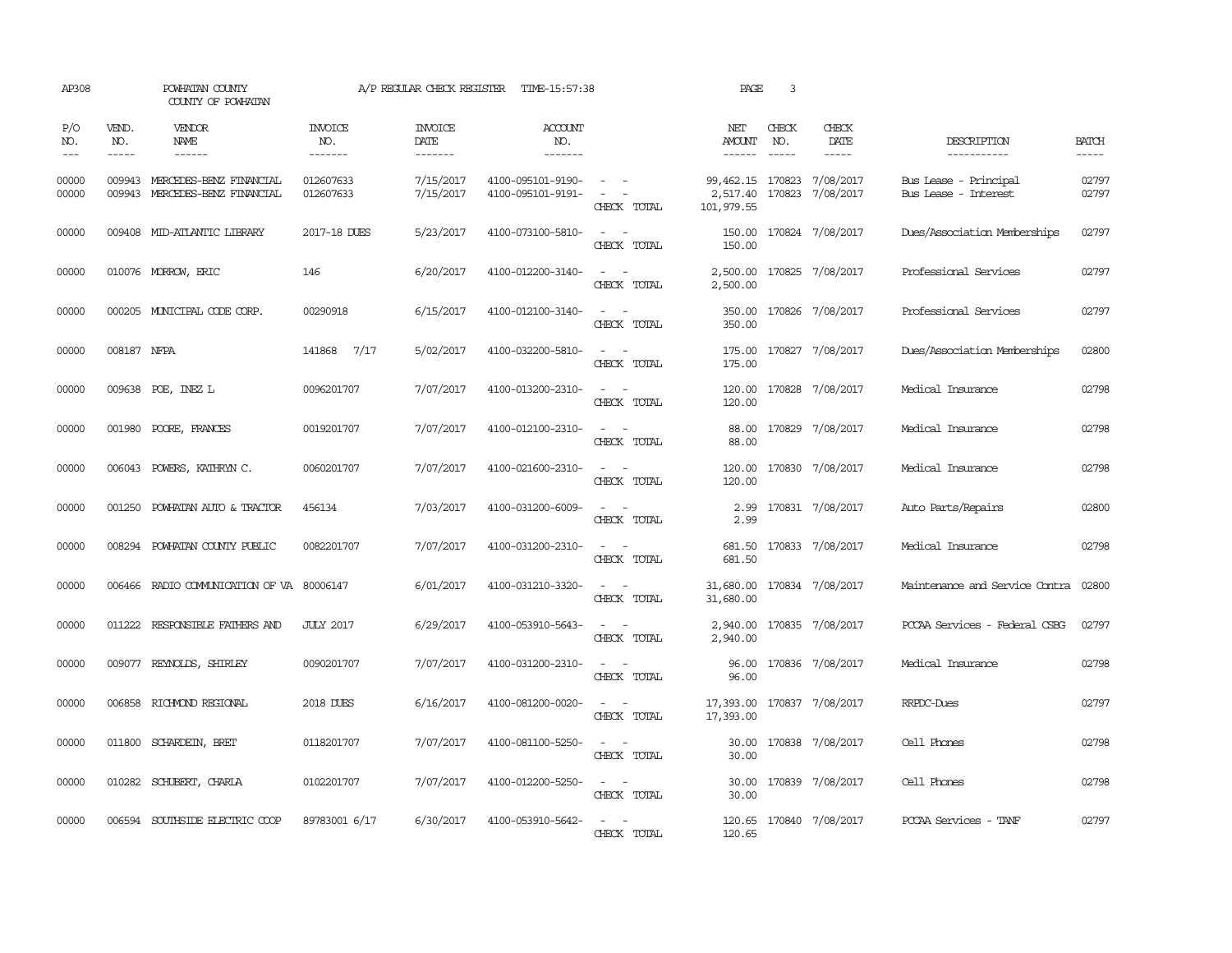| AP308                            |                            | POWHATAN COUNTY<br>COUNTY OF POWHATAN               |                                    | A/P REGULAR CHECK REGISTER                       | TIME-15:57:38                                                                    |                                         | PAGE                                             | 4                                    |                                                  |                                                                                                                                        |                         |
|----------------------------------|----------------------------|-----------------------------------------------------|------------------------------------|--------------------------------------------------|----------------------------------------------------------------------------------|-----------------------------------------|--------------------------------------------------|--------------------------------------|--------------------------------------------------|----------------------------------------------------------------------------------------------------------------------------------------|-------------------------|
| P/O<br>NO.<br>$---$              | VEND.<br>NO.               | VENDOR<br>NAME<br>$- - - - - -$                     | <b>INVOICE</b><br>NO.<br>-------   | <b>INVOICE</b><br><b>DATE</b><br>-------         | <b>ACCOUNT</b><br>NO.<br>$- - - - - - -$                                         |                                         | NET<br>AMOUNT<br>------                          | CHECK<br>NO.<br>$\frac{1}{2}$        | CHECK<br><b>DATE</b>                             | DESCRIPTION<br>-----------                                                                                                             | <b>BATCH</b><br>-----   |
| 00000                            | 006569                     | STICKELS, RANDAL LEE                                | 0065201707                         | 7/07/2017                                        | 4100-031200-2310-                                                                | CHECK TOTAL                             | 72.00<br>72.00                                   |                                      | 170841 7/08/2017                                 | Medical Insurance                                                                                                                      | 02798                   |
| 00000                            | 007115                     | STOKES, GARLAND KENNETH                             | 0071201707                         | 7/07/2017                                        | 4100-031200-2310-                                                                | CHECK TOTAL                             | 68.00<br>68.00                                   |                                      | 170842 7/08/2017                                 | Medical Insurance                                                                                                                      | 02798                   |
| 00000                            | 007397                     | STONEWALL TECHNOLOGIES,                             | 8851                               | 5/31/2017                                        | 4100-012310-3320-                                                                | CHECK TOTAL                             | 4,500.00<br>4,500.00                             |                                      | 170843 7/08/2017                                 | Maintenance & Service Contract                                                                                                         | 02800                   |
| 00000<br>00000                   | 009058<br>009058           | TREASURER OF VIRGINIA<br>TREASURER OF VIRGINIA      | 32482 COX FY18<br>70880 CERULLO18  | 7/01/2017<br>7/01/2017                           | 4100-022100-5810-<br>4100-022100-5810-                                           | CHECK TOTAL                             | 295.00<br>295.00<br>590.00                       |                                      | 170844 7/08/2017<br>170844 7/08/2017             | Dues/Association Memberships<br>Dues/Association Memberships                                                                           | 02797<br>02797          |
| 00000                            |                            | 011461 TREASURER/VFSAAA                             | 2017-18 DUES                       | 7/01/2017                                        | 4100-031200-5810-                                                                | $\sim$<br>CHECK TOTAL                   | 40.00<br>40.00                                   |                                      | 170845 7/08/2017                                 | Dues/Association Memberships                                                                                                           | 02800                   |
| 00000                            | 008670                     | TREASURERS' ASSOCIATION                             | 2017-2018 DUES                     | 7/05/2017                                        | 4100-012410-5810-                                                                | CHECK TOTAL                             | 400.00<br>400.00                                 |                                      | 170846 7/08/2017                                 | Dues/Association Memberships                                                                                                           | 02800                   |
| 00000                            | 000990 VACO                |                                                     | IVC0604871                         | 6/01/2017                                        | 4100-081200-0053-                                                                | CHECK TOTAL                             | 6,026.00<br>6,026.00                             |                                      | 170848 7/08/2017                                 | VACo/VIG                                                                                                                               | 02797                   |
| 00000<br>00000<br>00000<br>00000 | 008351<br>008351<br>008351 | VACORP<br>VACORP<br>VACORP<br>008351 VACORP         | 9046<br>9046<br>9046<br>9046       | 7/01/2017<br>7/01/2017<br>7/01/2017<br>7/01/2017 | 4100-081500-5308-<br>4100-081500-5307-<br>4100-081500-5305-<br>4100-081500-5306- | $\overline{\phantom{a}}$<br>CHECK TOTAL | 563.00<br>550.00<br>150.00<br>675.00<br>1,938.00 | 170849<br>170849<br>170849<br>170849 | 7/08/2017<br>7/08/2017<br>7/08/2017<br>7/08/2017 | EDA-General Liability Insuranc<br>EDA-Public Officials Liability<br>EDA-Auto Insurance Premium<br>EDA-Surety Bond (Crime Exposur 02797 | 02797<br>02797<br>02797 |
| 00000                            | 007332                     | VIRGINIA MUNICIPAL                                  | 2018 RENEWAL                       | 7/01/2017                                        | 4100-012100-5810-                                                                | $\overline{\phantom{a}}$<br>CHECK TOTAL | 35.00<br>35.00                                   |                                      | 170851 7/08/2017                                 | Dues/Association Memberships                                                                                                           | 02800                   |
| 00000                            |                            | 008313 VIRGINIA NAVIGATOR                           | <b>POW-18</b>                      | 6/19/2017                                        | 4100-081200-0032-                                                                | $\sim$<br>CHECK TOTAL                   | 2,500.00<br>2,500.00                             |                                      | 170852 7/08/2017                                 | Contribution: Senior Navigator                                                                                                         | 02797                   |
| 00000<br>00000                   | 009768<br>009768           | WAMPLER EANES APPRAISAL<br>WAMPLER EANES APPRAISAL  | 2018 REASSESS<br>2018 REASSESS     | 6/01/2017<br>6/01/2017                           | 100-000200-0009-<br>4100-012320-3160-                                            | CHECK TOTAL                             | 1,068.75- 170853<br>10,687.50<br>9,618.75        | 170853                               | 7/08/2017<br>7/08/2017                           | Retainage Payable<br>Reassessment Services                                                                                             | 02797<br>02797          |
| 00000                            | 011448                     | WELCH, GRAHAM & OGDEN                               | 254911                             | 6/21/2017                                        | 4100-032200-5305-                                                                | CHRCK TOTAL                             | 125.40<br>125.40                                 |                                      | 170854 7/08/2017                                 | Auto Insurance Premium                                                                                                                 | 02800                   |
| 00000                            | 002080                     | WOODCOCK, LYNN T.                                   | 0020201707                         | 7/07/2017                                        | 4100-031200-2310-                                                                | CHECK TOTAL                             | 108.00<br>108.00                                 |                                      | 170855 7/08/2017                                 | Medical Insurance                                                                                                                      | 02798                   |
| 00000                            | 007373 YMCA                |                                                     | 18 CONTRIBUTION                    | 7/01/2017                                        | 4100-081200-0017-                                                                | $\sim$<br>CHECK TOTAL                   | 10,000.00<br>10,000.00                           |                                      | 170856 7/08/2017                                 | <b>YMCA</b> Services                                                                                                                   | 02797                   |
| 00000<br>00000                   | 008730                     | AMERICAN INCOME LIFE<br>008730 AMERICAN INCOME LIFE | POLICY#AVA45625<br>POLICY#AVA48388 | 7/06/2017<br>7/01/2017                           | 4100-083500-6014-<br>4100-083500-6014-                                           | CHECK TOTAL                             | 46.00<br>29.00<br>75.00                          | 170990                               | 7/13/2017<br>170990 7/13/2017                    | Other Operating Supplies<br>Other Operating Supplies                                                                                   | 02802<br>02802          |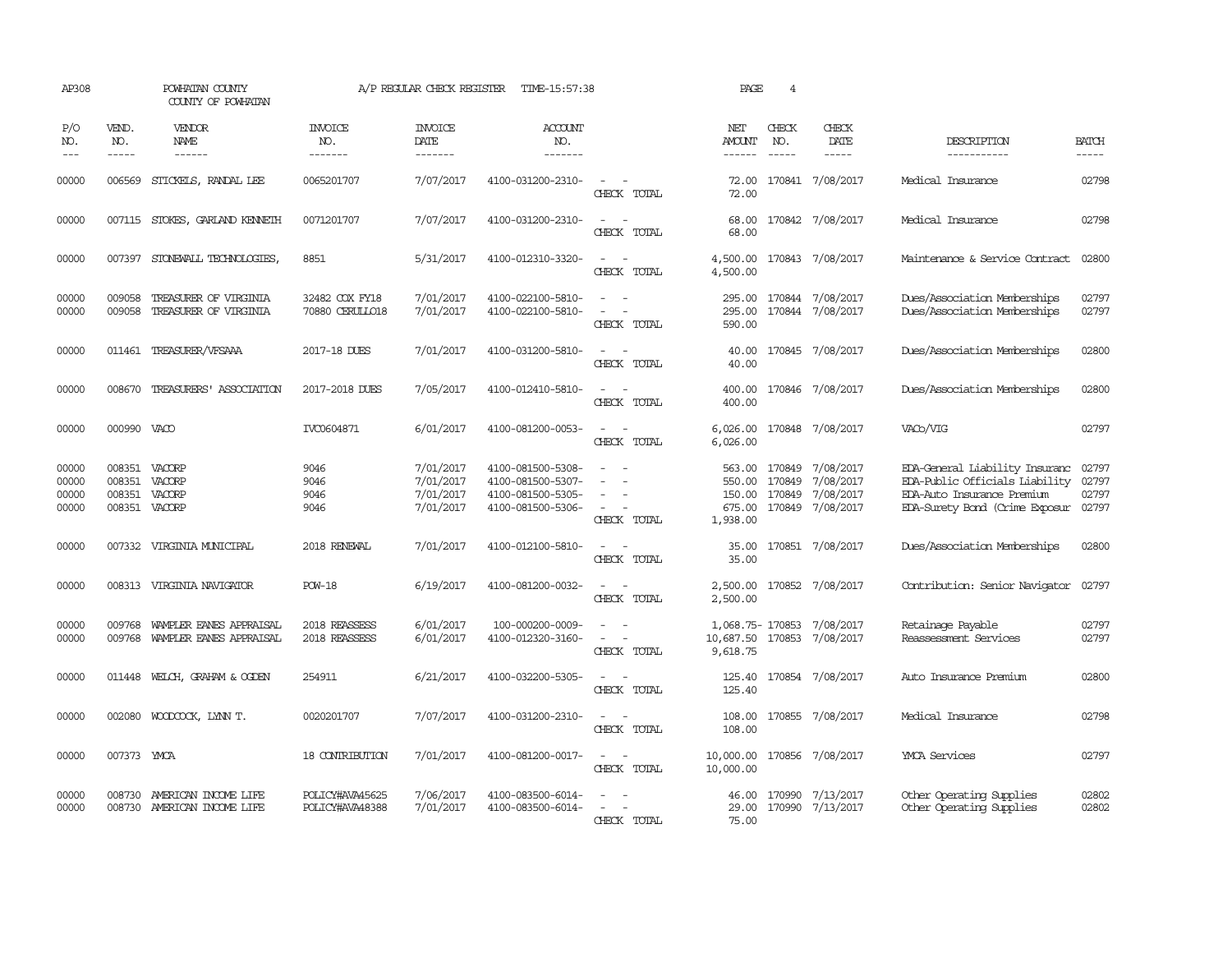| AP308                   |                               | POWHATAN COUNTY<br>COUNTY OF POWHATAN                                                                                                                                                                                                                                                                                                                                                                                                                                     |                               | A/P REGULAR CHECK REGISTER          | TIME-15:57:38                                               |                                                                                                                             | PAGE                                    | 5            |                                                                             |                                                       |                         |
|-------------------------|-------------------------------|---------------------------------------------------------------------------------------------------------------------------------------------------------------------------------------------------------------------------------------------------------------------------------------------------------------------------------------------------------------------------------------------------------------------------------------------------------------------------|-------------------------------|-------------------------------------|-------------------------------------------------------------|-----------------------------------------------------------------------------------------------------------------------------|-----------------------------------------|--------------|-----------------------------------------------------------------------------|-------------------------------------------------------|-------------------------|
| P/O<br>NO.<br>$---$     | VEND.<br>NO.<br>$\frac{1}{2}$ | VENDOR<br>NAME<br>$\begin{tabular}{ccccc} \multicolumn{2}{c }{\multicolumn{2}{c }{\multicolumn{2}{c }{\multicolumn{2}{c}}{\hspace{-2.2cm}}}} \multicolumn{2}{c }{\multicolumn{2}{c }{\hspace{-2.2cm}}\hline} \multicolumn{2}{c }{\hspace{-2.2cm}}\hline \multicolumn{2}{c }{\hspace{-2.2cm}}\hline \multicolumn{2}{c }{\hspace{-2.2cm}}\hline \multicolumn{2}{c }{\hspace{-2.2cm}}\hline \multicolumn{2}{c }{\hspace{-2.2cm}}\hline \multicolumn{2}{c }{\hspace{-2.2cm}}$ | INVOICE<br>NO.<br>-------     | <b>INVOICE</b><br>DATE<br>-------   | <b>ACCOUNT</b><br>NO.<br>-------                            |                                                                                                                             | NET<br><b>AMOUNT</b><br>$- - - - - -$   | CHECK<br>NO. | CHECK<br>DATE<br>$\cdots$                                                   | DESCRIPTION<br>-----------                            | <b>BATCH</b><br>-----   |
| 00000                   | 008750                        | DOMINION ENERGY                                                                                                                                                                                                                                                                                                                                                                                                                                                           | 3438734737 7/17               | 7/11/2017                           | 4100-053910-5643-                                           | $\overline{\phantom{a}}$<br>CHECK TOTAL                                                                                     | 761.08<br>761.08                        |              | 170992 7/13/2017                                                            | PCCAA Services - Federal CSBG                         | 02804                   |
| 00000                   |                               | 008235 ELECTION SERVICES ONLINE,                                                                                                                                                                                                                                                                                                                                                                                                                                          | 1513                          | 6/05/2017                           | 4100-013200-3320-                                           | $\sim$<br>$\sim$<br>CHECK TOTAL                                                                                             | 6,935.00<br>6,935.00                    |              | 170993 7/13/2017                                                            | Maintenance & Service Contract                        | 02802                   |
| 00000                   |                               | 008700 GRADWELL, MELISSA LOWE                                                                                                                                                                                                                                                                                                                                                                                                                                             | 07112017 MILEAG               | 7/11/2017                           | 4100-012220-5510-                                           | $\sim$<br>$\sim$<br>CHECK TOTAL                                                                                             | 63.24                                   |              | 63.24 170994 7/13/2017                                                      | Travel-mileage                                        | 02804                   |
| 00000<br>00000          |                               | 009705 MEYER, ANDREW D.<br>009705 MEYER, ANDREW D.                                                                                                                                                                                                                                                                                                                                                                                                                        | 6587884A<br>6994736A          | 3/20/2017<br>3/20/2017              | 4100-021200-3150-<br>4100-021200-3150-                      | $\sim 100$ km $^{-1}$<br>$\overline{\phantom{a}}$<br>$\sim$<br>CHECK TOTAL                                                  | 120.00<br>240.00                        |              | 120.00 170995 7/13/2017<br>170995 7/13/2017                                 | Outside Counsel<br>Outside Counsel                    | 02804<br>02804          |
| 00000                   |                               | 011595 NOLAN, THOMAS P.                                                                                                                                                                                                                                                                                                                                                                                                                                                   | 07072017 REIMB                | 7/07/2017                           | 4100-031210-5510-                                           | $\overline{\phantom{a}}$<br>$\sim$<br>CHECK TOTAL                                                                           | 20.01<br>20.01                          |              | 170996 7/13/2017                                                            | Travel - Mileage                                      | 02804                   |
| 00000                   |                               | 009281 OVERDRIVE, INC.                                                                                                                                                                                                                                                                                                                                                                                                                                                    | H-0042689                     | 7/01/2017                           | 4100-073100-6012-                                           | $\sim$<br>CHECK TOTAL                                                                                                       | 1,000.00<br>1,000.00                    |              | 170997 7/13/2017                                                            | Books & Subscriptions                                 | 02802                   |
| 00000                   |                               | 009582 PITNEY BOWES                                                                                                                                                                                                                                                                                                                                                                                                                                                       | 4508285607/17                 | 7/01/2017                           | 4100-032200-5210-                                           | $\sim$ $ \sim$<br>CHECK TOTAL                                                                                               | 100.00<br>100.00                        |              | 170998 7/13/2017                                                            | Postage                                               | 02804                   |
| 00000                   |                               | 006564 POSTMASTER, POWHATAN CO.                                                                                                                                                                                                                                                                                                                                                                                                                                           | POBOX 310 FY18                | 7/10/2017                           | 4100-031200-5210-                                           | $\frac{1}{2} \left( \frac{1}{2} \right) \left( \frac{1}{2} \right) = \frac{1}{2} \left( \frac{1}{2} \right)$<br>CHECK TOTAL | 76.00                                   |              | 76.00 170999 7/13/2017                                                      | Postage                                               | 02804                   |
| 00000                   |                               | 006914 POWHATAN AUTO REPAIR                                                                                                                                                                                                                                                                                                                                                                                                                                               | 897                           | 7/05/2017                           | 4100-031200-6009-                                           | CHECK TOTAL                                                                                                                 | 494.42                                  |              | 494.42 171000 7/13/2017                                                     | Auto Parts/Repairs                                    | 02804                   |
| 00000                   | 006928                        | POWHATAN COUNTY DEPT. OF                                                                                                                                                                                                                                                                                                                                                                                                                                                  | CAA CONF                      | 7/07/2017                           | 4100-053910-5643-                                           | $\sim$ $ \sim$<br>CHECK TOTAL                                                                                               | 1,564.84                                |              | 1,564.84 171001 7/13/2017                                                   | PCCAA Services - Federal CSBG                         | 02804                   |
| 00000                   |                               | 006474 PROGRESSIVE AUTO WORKS                                                                                                                                                                                                                                                                                                                                                                                                                                             | 0034361                       | 7/06/2017                           | 4100-031200-6009-                                           | $\sim$ $\sim$<br>CHECK TOTAL                                                                                                | 67.66                                   |              | 67.66 171002 7/13/2017                                                      | Auto Parts/Repairs                                    | 02804                   |
| 00000<br>00000<br>00000 | 000780<br>000780<br>000780    | <b>CUILL CORPORATION</b><br><b>CUILL CORPORATION</b><br><b>QUILL CORPORATION</b>                                                                                                                                                                                                                                                                                                                                                                                          | 7994954<br>8005403<br>8010032 | 7/05/2017<br>7/05/2017<br>7/05/2017 | 4100-012310-6001-<br>4100-012310-6001-<br>4100-012310-6001- | $\sim$<br>$\sim$ 100 $\mu$<br>CHECK TOTAL                                                                                   | 195.70                                  |              | 10.99 171003 7/13/2017<br>164.99 171003 7/13/2017<br>19.72 171003 7/13/2017 | Office Supplies<br>Office Supplies<br>Office Supplies | 02804<br>02804<br>02804 |
| 00000                   |                               | 007456 SCHOEFFEL, PATRICK M.                                                                                                                                                                                                                                                                                                                                                                                                                                              | <b>TRAINING REIMB</b>         | 7/09/2017                           | 4100-032200-5815-                                           | $\sim$<br>$\sim$<br>CHECK TOTAL                                                                                             | 150.00<br>150.00                        |              | 171004 7/13/2017                                                            | Training/Seminars                                     | 02804                   |
| 00000                   |                               | 008654 SEAY'S TOWING                                                                                                                                                                                                                                                                                                                                                                                                                                                      | 07102017TOW                   | 7/10/2017                           | 4100-032200-6009-                                           | $\frac{1}{2} \left( \frac{1}{2} \right) \left( \frac{1}{2} \right) = \frac{1}{2} \left( \frac{1}{2} \right)$<br>CHECK TOTAL | 75.00<br>75.00                          |              | 171005 7/13/2017                                                            | Auto Repairs and Parts                                | 02804                   |
| 00000                   |                               | 006594 SOUTHSIDE ELECTRIC COOP                                                                                                                                                                                                                                                                                                                                                                                                                                            | 553760001 7/17                | 7/10/2017                           | 4100-053910-5643-                                           | $\sim$ $\sim$<br>CHECK TOTAL                                                                                                | 238.69                                  |              | 238.69 171008 7/13/2017                                                     | PCCAA Services - Federal CSBG                         | 02804                   |
| 00000                   |                               | 011429 THE HARTFORD                                                                                                                                                                                                                                                                                                                                                                                                                                                       | 14923617 7/17                 | 7/03/2017                           | 4100-032200-5308-                                           | CHECK TOTAL                                                                                                                 | 35,722.00 171010 7/13/2017<br>35,722.00 |              |                                                                             | Insurance                                             | 02802                   |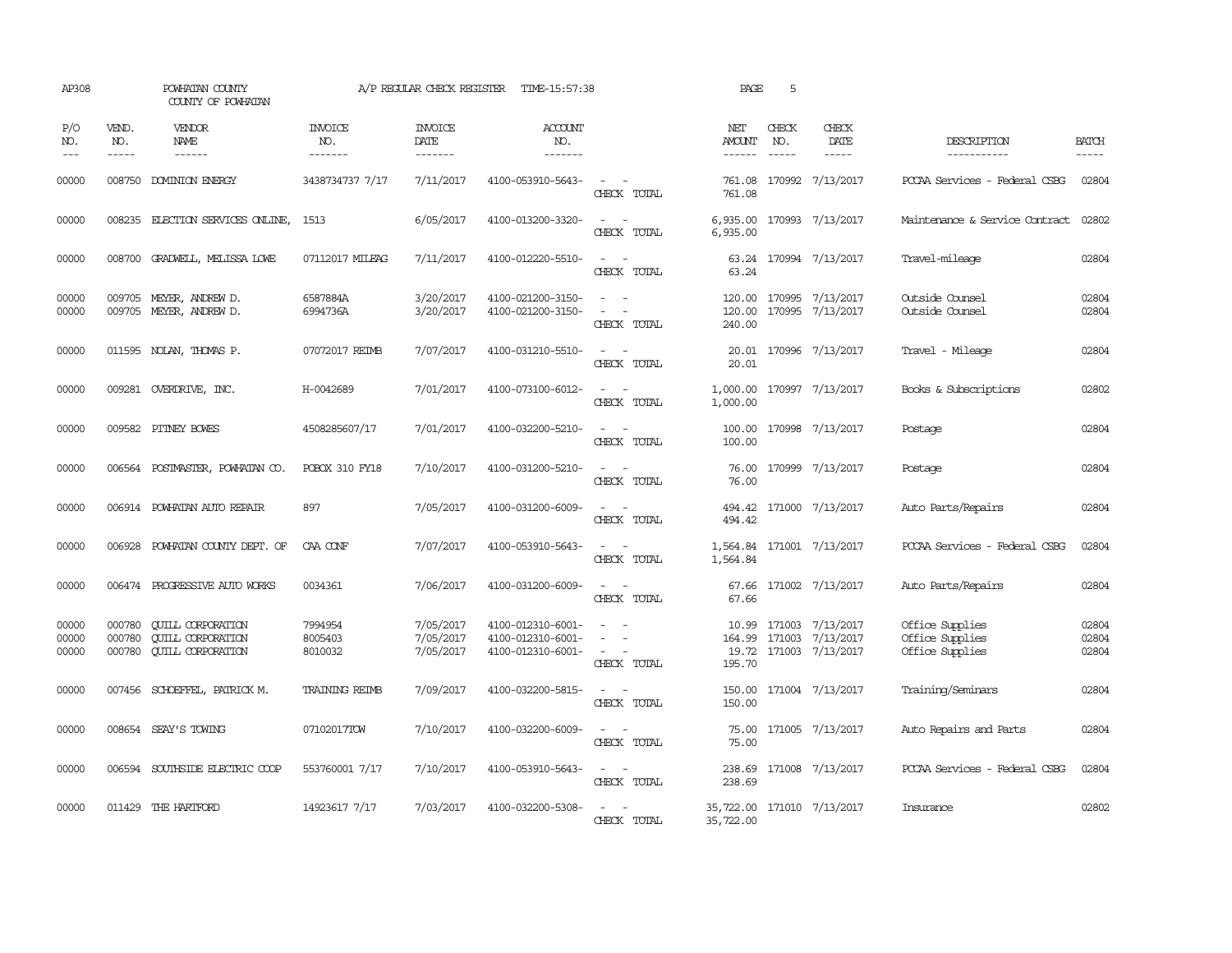| AP308                   |                               | POWHATAN COUNTY<br>COUNTY OF POWHATAN                          |                                                       | A/P REGULAR CHECK REGISTER          | TIME-15:57:38                                               |                                                                     | PAGE                                                   | 6                             |                                                                                                                                                                                                                                                                                                                                                                                                                                                                                                      |                                                        |                         |
|-------------------------|-------------------------------|----------------------------------------------------------------|-------------------------------------------------------|-------------------------------------|-------------------------------------------------------------|---------------------------------------------------------------------|--------------------------------------------------------|-------------------------------|------------------------------------------------------------------------------------------------------------------------------------------------------------------------------------------------------------------------------------------------------------------------------------------------------------------------------------------------------------------------------------------------------------------------------------------------------------------------------------------------------|--------------------------------------------------------|-------------------------|
| P/O<br>NO.<br>$---$     | VEND.<br>NO.<br>$\frac{1}{2}$ | VENDOR<br><b>NAME</b><br>$- - - - - -$                         | <b>INVOICE</b><br>NO.<br>-------                      | <b>INVOICE</b><br>DATE<br>-------   | <b>ACCOUNT</b><br>NO.<br>-------                            |                                                                     | NET<br><b>AMOUNT</b>                                   | CHECK<br>NO.<br>$\frac{1}{2}$ | CHECK<br>DATE<br>$\begin{tabular}{ccccc} \multicolumn{2}{c}{} & \multicolumn{2}{c}{} & \multicolumn{2}{c}{} & \multicolumn{2}{c}{} & \multicolumn{2}{c}{} & \multicolumn{2}{c}{} & \multicolumn{2}{c}{} & \multicolumn{2}{c}{} & \multicolumn{2}{c}{} & \multicolumn{2}{c}{} & \multicolumn{2}{c}{} & \multicolumn{2}{c}{} & \multicolumn{2}{c}{} & \multicolumn{2}{c}{} & \multicolumn{2}{c}{} & \multicolumn{2}{c}{} & \multicolumn{2}{c}{} & \multicolumn{2}{c}{} & \multicolumn{2}{c}{} & \mult$ | DESCRIPTION<br>-----------                             | <b>BATCH</b><br>-----   |
| 00000                   |                               | 006661 TREASURER OF VIRGINIA                                   | WALL NOTARY                                           | 7/10/2017                           | 4100-012210-5810-                                           | CHECK TOTAL                                                         | 45.00<br>45.00                                         |                               | 171011 7/13/2017                                                                                                                                                                                                                                                                                                                                                                                                                                                                                     | Dues/Association Memberships                           | 02804                   |
| 00000                   |                               | 008125 U.S. BANK                                               | 4677462                                               | 6/23/2017                           | 4100-095101-9150-                                           | $\overline{\phantom{a}}$<br>CHECK TOTAL                             | 550.00<br>550.00                                       |                               | 171012 7/13/2017                                                                                                                                                                                                                                                                                                                                                                                                                                                                                     | Bond Trustee Fees/Arbitrage                            | 02802                   |
| 00000<br>00000<br>00000 | 011169                        | 011169 VERIZON<br>VERIZON<br>011169 VERIZON                    | 8045983715 6/17<br>804378091506/17<br>8045981340 6/17 | 6/28/2017<br>6/25/2017<br>6/28/2017 | 4100-031210-5232-<br>4100-032220-5230-<br>4100-021100-5230- | $\overline{\phantom{a}}$<br>CHECK TOTAL                             | 127.75<br>85.17<br>44.59<br>257.51                     |                               | 171013 7/13/2017<br>171013 7/13/2017<br>171013 7/13/2017                                                                                                                                                                                                                                                                                                                                                                                                                                             | Wireline 911<br>Telephone System<br>Telephone Services | 02802<br>02804<br>02804 |
| 00000                   | 010690 VRAV                   |                                                                | 2017 ANNUAL MTG                                       | 7/06/2017                           | 4100-013200-5540-                                           | CHECK TOTAL                                                         | 200.00<br>200.00                                       |                               | 171014 7/13/2017                                                                                                                                                                                                                                                                                                                                                                                                                                                                                     | Conferences & Training                                 | 02802                   |
| 00000<br>00000          | 011448                        | WELCH, GRAHAM & OGDEN<br>011448 WELCH, GRAHAM & OGDEN          | 255014<br>255015                                      | 7/01/2017<br>7/01/2017              | 4100-032200-5305-<br>4100-032200-5305-                      | $\sim$<br>$\sim$<br>$\sim$<br>CHECK TOTAL                           | 41,739.96<br>22,614.18 171015 7/13/2017<br>64, 354, 14 |                               | 171015 7/13/2017                                                                                                                                                                                                                                                                                                                                                                                                                                                                                     | Auto Insurance Premium<br>Auto Insurance Premium       | 02802<br>02802          |
| 00000                   |                               | 010780 ALL GOOD AUTOMOTTVE LLC                                 | 4812                                                  | 7/14/2017                           | 4100-031200-6008-                                           | $\sim$<br>$\sim$<br>CHECK TOTAL                                     | 52.00<br>52.00                                         |                               | 171075 7/22/2017                                                                                                                                                                                                                                                                                                                                                                                                                                                                                     | Gas/Grease/Oil                                         | 02819                   |
| 00000                   |                               | 008774 ALLEN, SUSAN E.                                         | 8097347                                               | 7/03/2017                           | 4100-021200-3150-                                           | $\sim$ $\sim$<br>CHECK TOTAL                                        | 240.00<br>240.00                                       |                               | 171076 7/22/2017                                                                                                                                                                                                                                                                                                                                                                                                                                                                                     | Outside Counsel                                        | 02819                   |
| 00000<br>00000          |                               | 007941 BAKER & TAYLOR<br>007941 BAKER & TAYLOR                 | K02170710<br>5014625621                               | 7/11/2017<br>7/07/2017              | 4100-073100-6012-<br>4100-073100-6012-                      | $\equiv$<br>CHECK TOTAL                                             | 15.85<br>505.30<br>521.15                              |                               | 171078 7/22/2017<br>171078 7/22/2017                                                                                                                                                                                                                                                                                                                                                                                                                                                                 | Books & Subscriptions<br>Books & Subscriptions         | 02819<br>02819          |
| 00000                   |                               | 000032 BARTON, FAYE G.                                         | BAI USER GROUP                                        | 7/11/2017                           | 4100-012410-5510-                                           | $\overline{\phantom{a}}$<br>CHECK TOTAL                             | 151.94                                                 |                               | 151.94 171079 7/22/2017                                                                                                                                                                                                                                                                                                                                                                                                                                                                              | Travel/Mileage/Parking/Tolls                           | 02819                   |
| 00000                   |                               | 011067 BOB & KATHY'S SMALL                                     | <b>CLEAN WEEDEATER</b>                                | 7/05/2017                           | 4100-014500-3319-                                           | CHECK TOTAL                                                         | 40.00<br>40.00                                         |                               | 171080 7/22/2017                                                                                                                                                                                                                                                                                                                                                                                                                                                                                     | Equipment Repairs and Maintena                         | 02819                   |
| 00000                   |                               | 007869 BOULDIN, LATASHA                                        | '17 VAAO CONF                                         | 7/13/2017                           | 4100-012310-5510-                                           | $\sim$<br>$\sim$<br>CHECK TOTAL                                     | 69.55<br>69.55                                         |                               | 171081 7/22/2017                                                                                                                                                                                                                                                                                                                                                                                                                                                                                     | Travel/Mileage/Parking/Tolls                           | 02819                   |
| 00000<br>00000<br>00000 | 006965<br>006965<br>006965    | CINIAS CORPORATION<br>CINIAS CORPORATION<br>CINIAS CORPORATION | 143216882<br>143216882<br>143216883                   | 7/12/2017<br>7/12/2017<br>7/12/2017 | 4100-014100-6011-<br>4100-014500-6011-<br>4100-014300-6011- | $\overline{\phantom{a}}$<br>$\overline{\phantom{a}}$<br>CHECK TOTAL | 63.90<br>65.34<br>103.90<br>233.14                     | 171083                        | 171083 7/22/2017<br>7/22/2017<br>171083 7/22/2017                                                                                                                                                                                                                                                                                                                                                                                                                                                    | Uniforms<br>Uniforms<br>Uniforms                       | 02819<br>02819<br>02819 |
| 00000                   |                               | 009636 CMS COMMUNICATIONS                                      | 1686852                                               | 7/05/2017                           | 4100-012510-6002-                                           | $\overline{\phantom{a}}$<br>. —<br>CHECK TOTAL                      | 445.00<br>445.00                                       |                               | 171084 7/22/2017                                                                                                                                                                                                                                                                                                                                                                                                                                                                                     | Computer Equipment-non-capital                         | 02819                   |
| 00000                   |                               | 010949 COMCAST                                                 | 54649802                                              | 7/01/2017                           | 4100-012510-5260-                                           | $ -$<br>CHECK TOTAL                                                 | 1,127.00<br>1,127.00                                   |                               | 171085 7/22/2017                                                                                                                                                                                                                                                                                                                                                                                                                                                                                     | Internet Usage                                         | 02819                   |
| 00000                   |                               | 009149 COST MANAGEMENT ASSOCIATE VA-717                        |                                                       | 7/18/2017                           | 4100-053910-5643-                                           | CHECK TOTAL                                                         | 4,100.00<br>4,100.00                                   |                               | 171086 7/22/2017                                                                                                                                                                                                                                                                                                                                                                                                                                                                                     | PCCAA Services - Federal CSBG                          | 02819                   |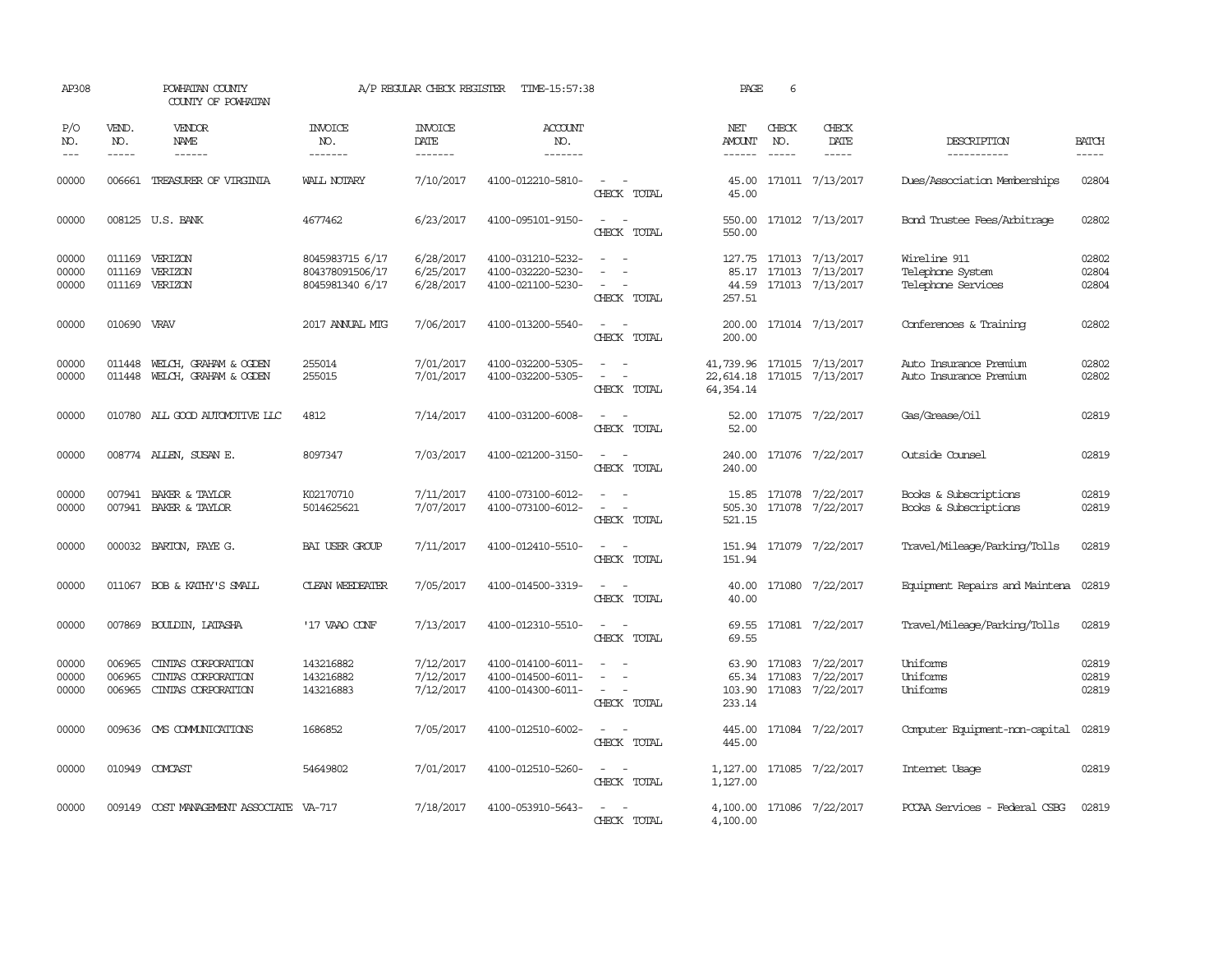| AP308                                     |                                                | POWHATAN COUNTY<br>COUNTY OF POWHATAN                                                                                   |                                                     | A/P REGULAR CHECK REGISTER                                    | TIME-15:57:38                                                                                         |                                                                                                                             | PAGE                                                            | 7                                    |                                                                      |                                                                                                                                                                      |                                           |
|-------------------------------------------|------------------------------------------------|-------------------------------------------------------------------------------------------------------------------------|-----------------------------------------------------|---------------------------------------------------------------|-------------------------------------------------------------------------------------------------------|-----------------------------------------------------------------------------------------------------------------------------|-----------------------------------------------------------------|--------------------------------------|----------------------------------------------------------------------|----------------------------------------------------------------------------------------------------------------------------------------------------------------------|-------------------------------------------|
| P/O<br>NO.<br>$---$                       | VEND.<br>NO.<br>$- - - - -$                    | VENDOR<br>NAME<br>------                                                                                                | <b>INVOICE</b><br>NO.<br>-------                    | <b>INVOICE</b><br>DATE<br>-------                             | <b>ACCOUNT</b><br>NO.<br>-------                                                                      |                                                                                                                             | NET<br><b>AMOUNT</b><br>------                                  | CHECK<br>NO.<br>$\frac{1}{2}$        | CHECK<br>DATE<br>-----                                               | DESCRIPTION<br>-----------                                                                                                                                           | <b>BATCH</b><br>-----                     |
| 00000                                     |                                                | 001760 COURTOIS SIGNS, GRAPHICS,                                                                                        | 17601                                               | 7/06/2017                                                     | 4100-014500-3190-                                                                                     | $\sim$ 10 $\,$<br>CHECK TOTAL                                                                                               | 795.00                                                          |                                      | 795.00 171087 7/22/2017                                              | Grounds Maintenance                                                                                                                                                  | 02819                                     |
| 00000                                     |                                                | 010904 DEPARIMENT OF TREASURY                                                                                           | FORM 720 FY17                                       | 7/17/2017                                                     | 4100-012220-2312-                                                                                     | $\sim$ $\sim$<br>CHECK TOTAL                                                                                                | 557.69<br>557.69                                                |                                      | 171089 7/22/2017                                                     | PCORI Fees                                                                                                                                                           | 02820                                     |
| 00000<br>00000<br>00000                   | 006240<br>006240                               | DIAMOND SPRINGS WATER, INC 2977004<br>DIAMOND SPRINGS WATER, INC<br>006240 DIAMOND SPRINGS WATER, INC 2977035           | 2977019                                             | 7/07/2017<br>7/07/2017<br>7/07/2017                           | 4100-014100-5130-<br>4100-014100-5130-<br>4100-014100-5130-                                           | $\equiv$<br>CHECK TOTAL                                                                                                     | 8.95<br>11.95<br>30.85                                          | 9.95 171090<br>171090                | 7/22/2017<br>7/22/2017<br>171090 7/22/2017                           | Water<br>Water<br>Water                                                                                                                                              | 02819<br>02819<br>02819                   |
| 00000                                     |                                                | 000570 GOOCHLAND-POWHATAN                                                                                               | 1ST OTR FY18                                        | 7/13/2017                                                     | 4100-052100-5699-                                                                                     | $\frac{1}{2} \left( \frac{1}{2} \right) \left( \frac{1}{2} \right) = \frac{1}{2} \left( \frac{1}{2} \right)$<br>CHECK TOTAL | 67,182.50 171091 7/22/2017<br>67,182.50                         |                                      |                                                                      | County Contribution-CSB                                                                                                                                              | 02819                                     |
| 00000                                     |                                                | 011524 J & K DIESEL & AUTOMOTIVE 10450                                                                                  |                                                     | 7/12/2017                                                     | 4100-032200-6009-                                                                                     | $\sim$ $\sim$<br>CHECK TOTAL                                                                                                | 240.43                                                          |                                      | 240.43 171092 7/22/2017                                              | Auto Repairs and Parts                                                                                                                                               | 02819                                     |
| 00000                                     |                                                | 010231 J & K HEAVY TRUCKS &                                                                                             | 9051                                                | 7/12/2017                                                     | 4100-032200-6009-                                                                                     | $\overline{\phantom{a}}$<br>CHECK TOTAL                                                                                     | 376.52<br>376.52                                                |                                      | 171093 7/22/2017                                                     | Auto Repairs and Parts                                                                                                                                               | 02819                                     |
| 00000<br>00000<br>00000<br>00000<br>00000 | 000120<br>000120<br>000120<br>000120<br>000120 | <b>JAMES RIVER AIR</b><br><b>JAMES RIVER AIR</b><br><b>JAMES RIVER AIR</b><br>JAMES RIVER AIR<br><b>JAMES RIVER AIR</b> | C179055<br>C179055<br>C179055<br>C179055<br>C179022 | 7/01/2017<br>7/01/2017<br>7/01/2017<br>7/01/2017<br>7/01/2017 | 4100-014100-3320-<br>4100-032210-3320-<br>4100-035100-3320-<br>4100-032220-3320-<br>4100-014100-3320- | $\equiv$<br>$\equiv$<br>CHECK TOTAL                                                                                         | 5,034.50<br>438.00<br>243.00<br>771.00<br>5,237.00<br>11,723.50 | 171094<br>171094<br>171094<br>171094 | 7/22/2017<br>7/22/2017<br>7/22/2017<br>7/22/2017<br>171094 7/22/2017 | Maintenance & Service Contract<br>Maintenance & Service Contract<br>Landscaping - Animal Control<br>Maintenance & Service Contract<br>Maintenance & Service Contract | 02818<br>02818<br>02818<br>02818<br>02819 |
| 00000                                     |                                                | 006104 KUSTOM SIGNALS INC                                                                                               | 542874                                              | 7/14/2017                                                     | 4100-031200-3310-                                                                                     | CHECK TOTAL                                                                                                                 | 864.00                                                          |                                      | 864.00 171095 7/22/2017                                              | Repairs & Maintenance                                                                                                                                                | 02818                                     |
| 00000                                     |                                                | 010811 IAND AND COATES, INC                                                                                             | 802274                                              | 7/10/2017                                                     | 4100-014500-3319-                                                                                     | $\sim$ $\sim$<br>CHECK TOTAL                                                                                                | 80.99<br>80.99                                                  |                                      | 171096 7/22/2017                                                     | Equipment Repairs and Maintena                                                                                                                                       | 02818                                     |
| 00000                                     |                                                | 006629 LANDSCAPE SUPPLY, INC.                                                                                           | 0613366-IN                                          | 7/10/2017                                                     | 4100-014500-3190-                                                                                     | CHECK TOTAL                                                                                                                 | 170.00<br>170.00                                                |                                      | 171097 7/22/2017                                                     | Grounds Maintenance                                                                                                                                                  | 02818                                     |
| 00000                                     |                                                | 009164 LIBRARY IDEAS, LLC                                                                                               | 57217                                               | 7/11/2017                                                     | 4100-073100-6012-                                                                                     | $\sim$<br>CHECK TOTAL                                                                                                       | 645.00<br>645.00                                                |                                      | 171098 7/22/2017                                                     | Books & Subscriptions                                                                                                                                                | 02818                                     |
| 00000<br>00000                            | 008885                                         | 008885 MARTIN, PEGGY<br>MARTIN, PEGGY                                                                                   | COSTCO 7/12/17<br>MILEAGE JMRL                      | 7/12/2017<br>7/13/2017                                        | 4100-073100-6001-<br>4100-073100-5510-                                                                | $\sim$<br>CHECK TOTAL                                                                                                       | 29.90<br>73.30<br>103.20                                        | 171100                               | 171100 7/22/2017<br>7/22/2017                                        | Office Supplies<br>Travel/Mileage/Parking/Tolls                                                                                                                      | 02818<br>02818                            |
| 00000                                     |                                                | 009666 MID-ATLANTIC CONTROLS                                                                                            | 22026                                               | 7/05/2017                                                     | 4100-032220-3320-                                                                                     | $\sim$ 100 $\mu$<br>CHECK TOTAL                                                                                             | 900.00                                                          |                                      | 900.00 171101 7/22/2017                                              | Maintenance & Service Contract                                                                                                                                       | 02818                                     |
| 00000<br>00000                            |                                                | 010924 MITCHELL PEST<br>010924 MITCHELL PEST                                                                            | 103176<br>103181                                    | 7/11/2017<br>7/11/2017                                        | 4100-035100-3320-<br>4100-014100-3320-                                                                | $\equiv$<br>$\sim$<br>CHECK TOTAL                                                                                           | 100.00<br>165.00                                                |                                      | 65.00 171102 7/22/2017<br>171102 7/22/2017                           | Landscaping - Animal Control<br>Maintenance & Service Contract                                                                                                       | 02818<br>02818                            |
| 00000                                     |                                                | 011231 NEOFUNDS BY NEOPOST                                                                                              | 80230695 07/17                                      | 7/09/2017                                                     | 100-000100-0016-                                                                                      | $ -$<br>CHECK TOTAL                                                                                                         | 1,000.00                                                        |                                      | 1,000.00 171103 7/22/2017                                            | Prepaid Postage                                                                                                                                                      | 02820                                     |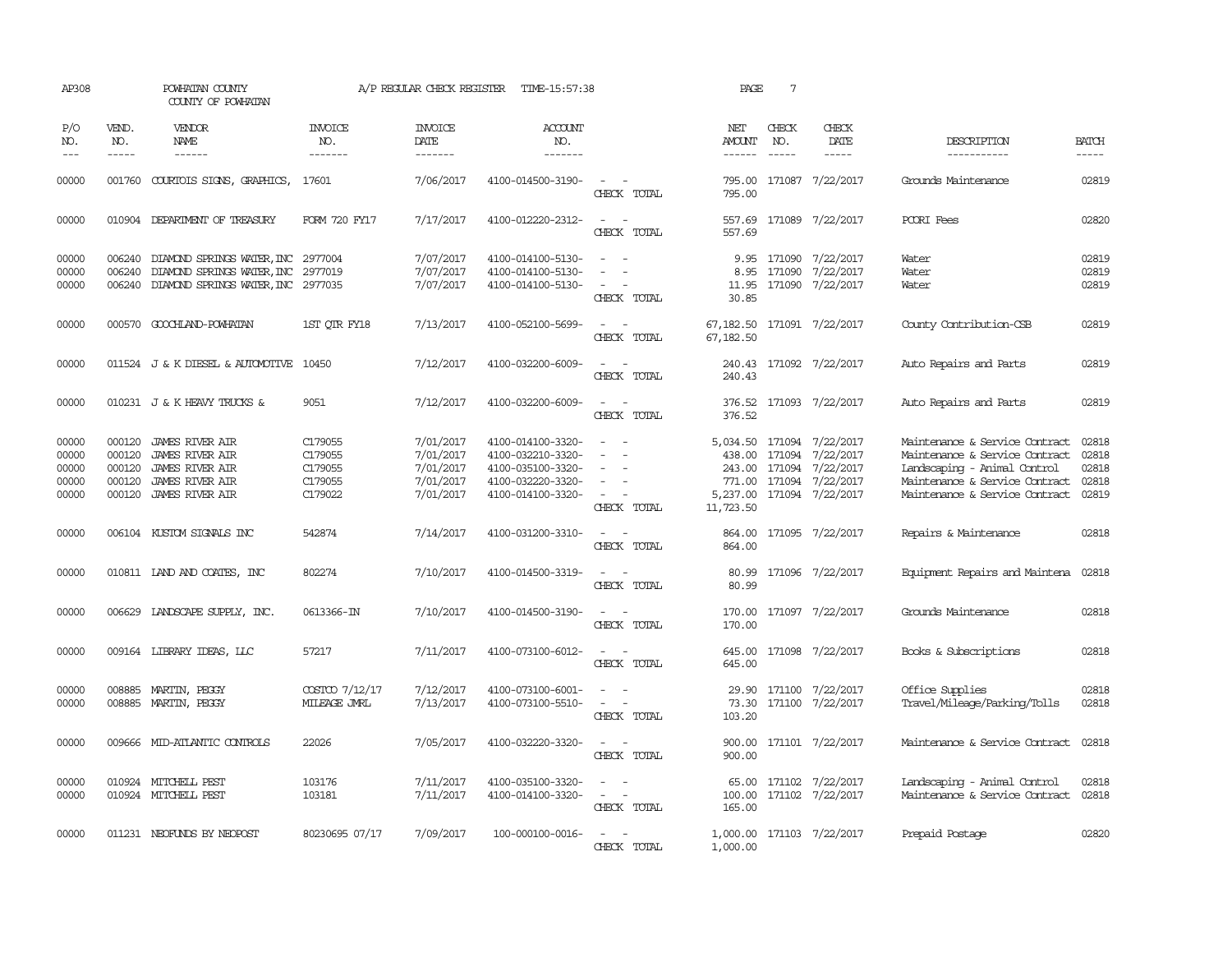| AP308                                                                |                                                                              | POWHATAN COUNTY<br>COUNTY OF POWHATAN                                                                                                                                                                                        |                                                                                      | A/P REGULAR CHECK REGISTER                                                                           | TIME-15:57:38                                                                                                                                                        |                                                                         | PAGE                                                          | 8                             |                                                                                                                                                      |                                                                                                                                                      |                                                                      |
|----------------------------------------------------------------------|------------------------------------------------------------------------------|------------------------------------------------------------------------------------------------------------------------------------------------------------------------------------------------------------------------------|--------------------------------------------------------------------------------------|------------------------------------------------------------------------------------------------------|----------------------------------------------------------------------------------------------------------------------------------------------------------------------|-------------------------------------------------------------------------|---------------------------------------------------------------|-------------------------------|------------------------------------------------------------------------------------------------------------------------------------------------------|------------------------------------------------------------------------------------------------------------------------------------------------------|----------------------------------------------------------------------|
| P/O<br>NO.<br>$- - -$                                                | VEND.<br>NO.<br>$- - - - -$                                                  | <b>VENDOR</b><br>NAME<br>$- - - - - -$                                                                                                                                                                                       | <b>INVOICE</b><br>NO.<br>--------                                                    | <b>INVOICE</b><br>DATE<br>$- - - - - - -$                                                            | <b>ACCOUNT</b><br>NO.<br>-------                                                                                                                                     |                                                                         | NET<br>AMOUNT<br>------                                       | CHECK<br>NO.<br>$\frac{1}{2}$ | CHECK<br>DATE<br>$- - - - -$                                                                                                                         | DESCRIPTION<br>-----------                                                                                                                           | <b>BATCH</b><br>$- - - - -$                                          |
| 00000                                                                |                                                                              | 009281 OVERDRIVE, INC.                                                                                                                                                                                                       | 136900040705173                                                                      | 7/05/2017                                                                                            | 4100-073100-6012-                                                                                                                                                    | $\sim$<br>CHECK TOTAL                                                   | 450.00                                                        |                               | 450.00 171104 7/22/2017                                                                                                                              | Books & Subscriptions                                                                                                                                | 02818                                                                |
| 00000                                                                |                                                                              | 011215 PASI, T. CUINN                                                                                                                                                                                                        | 577614                                                                               | 7/02/2017                                                                                            | 4100-031200-6022-                                                                                                                                                    | CHECK TOTAL                                                             | 155.35                                                        |                               | 155.35 171105 7/22/2017                                                                                                                              | Dog Food & Supplies K9                                                                                                                               | 02818                                                                |
| 00000                                                                | 001250                                                                       | POWHATAN AUTO & TRACTOR                                                                                                                                                                                                      | 458132                                                                               | 7/18/2017                                                                                            | 4100-031200-6008-                                                                                                                                                    | $ -$<br>CHECK TOTAL                                                     | 11.94                                                         |                               | 11.94 171106 7/22/2017                                                                                                                               | Gas/Grease/Oil                                                                                                                                       | 02818                                                                |
| 00000<br>00000                                                       |                                                                              | 006914 POWHATAN AUTO REPAIR<br>006914 POWHATAN AUTO REPAIR                                                                                                                                                                   | 898<br>900                                                                           | 7/10/2017<br>7/14/2017                                                                               | 4100-031200-6009-<br>4100-081100-6009-                                                                                                                               | $\equiv$<br>CHECK TOTAL                                                 | 59.16<br>75.16                                                |                               | 16.00 171107 7/22/2017<br>171107 7/22/2017                                                                                                           | Auto Parts/Repairs<br>Auto Parts/Repair                                                                                                              | 02818<br>02818                                                       |
| 00000<br>00000<br>00000                                              | 006474<br>006474                                                             | PROGRESSIVE AUTO WORKS<br>PROGRESSIVE AUTO WORKS<br>006474 PROGRESSIVE AUTO WORKS                                                                                                                                            | 0034410<br>0034417<br>0034449                                                        | 7/11/2017<br>7/12/2017<br>7/14/2017                                                                  | 4100-031200-6008-<br>4100-031200-6009-<br>4100-031200-6009-                                                                                                          | $\equiv$<br>$\equiv$<br>CHECK TOTAL                                     | 27.00<br>67.66<br>150.52                                      | 171108                        | 55.86 171108 7/22/2017<br>7/22/2017<br>171108 7/22/2017                                                                                              | Gas/Grease/Oil<br>Auto Parts/Repairs<br>Auto Parts/Repairs                                                                                           | 02818<br>02818<br>02818                                              |
| 00000<br>00000<br>00000<br>00000<br>00000<br>00000<br>00000<br>00000 | 000780<br>000780<br>000780<br>000780<br>000780<br>000780<br>000780<br>000780 | <b>CUILL CORPORATION</b><br><b>QUILL CORPORATION</b><br><b>CUILL CORPORATION</b><br><b>CUILL CORPORATION</b><br><b>QUILL CORPORATION</b><br><b>QUILL CORPORATION</b><br><b>QUILL CORPORATION</b><br><b>QUILL CORPORATION</b> | 8186582<br>7942653<br>7954175<br>7963494<br>7987497<br>7987498<br>8049167<br>8050003 | 7/12/2017<br>6/30/2017<br>6/30/2017<br>7/03/2017<br>7/05/2017<br>7/05/2017<br>7/07/2017<br>7/07/2017 | 4100-012310-6001-<br>4100-012410-6001-<br>4100-012410-6001-<br>4100-012410-6001-<br>4100-012410-6001-<br>4100-012410-6001-<br>4100-012410-6001-<br>4100-012410-6001- | $\sim$<br>$\sim$<br>$\equiv$<br>$\overline{\phantom{a}}$<br>CHECK TOTAL | 89.99<br>171.68<br>248.10 171109<br>235.51 171109<br>1,723.22 | 171109<br>61.31 171109        | 171109 7/22/2017<br>7/22/2017<br>668.55 171109 7/22/2017<br>7/22/2017<br>7/22/2017<br>7/22/2017<br>24.82 171109 7/22/2017<br>223.26 171109 7/22/2017 | Office Supplies<br>Office Supplies<br>Office Supplies<br>Office Supplies<br>Office Supplies<br>Office Supplies<br>Office Supplies<br>Office Supplies | 02818<br>02820<br>02820<br>02820<br>02820<br>02820<br>02820<br>02820 |
| 00000                                                                |                                                                              | 006466 RADIO COMMUNICATION OF VA 80006211                                                                                                                                                                                    |                                                                                      | 7/01/2017                                                                                            | 4100-031210-3320-                                                                                                                                                    | $\sim$<br>CHECK TOTAL                                                   | 3,244.25                                                      |                               | 3, 244. 25 171110 7/22/2017                                                                                                                          | Maintenance and Service Contra                                                                                                                       | 02820                                                                |
| 00000                                                                |                                                                              | 006253 SALISBURY TIRE & SERVICE                                                                                                                                                                                              | 0096562                                                                              | 7/18/2017                                                                                            | 4100-031200-6009-                                                                                                                                                    | $\overline{\phantom{a}}$<br>CHECK TOTAL                                 | 103.59                                                        |                               | 103.59 171111 7/22/2017                                                                                                                              | Auto Parts/Repairs                                                                                                                                   | 02820                                                                |
| 00000                                                                |                                                                              | 011935 SOUKUP, MICHELLE                                                                                                                                                                                                      | 46270285015                                                                          | 7/06/2017                                                                                            | 4100-021200-6001-                                                                                                                                                    | $\overline{\phantom{a}}$<br>CHECK TOTAL                                 | 42.09<br>42.09                                                |                               | 171113 7/22/2017                                                                                                                                     | Office Supplies                                                                                                                                      | 02820                                                                |
| 00000                                                                |                                                                              | 008882 THE LIBRARY OF VIRGINIA                                                                                                                                                                                               | 1024094                                                                              | 7/11/2017                                                                                            | 4100-073100-3140-                                                                                                                                                    | $\equiv$<br>CHECK TOTAL                                                 | 198.28<br>198.28                                              |                               | 171115 7/22/2017                                                                                                                                     | Professional Services                                                                                                                                | 02820                                                                |
| 00000                                                                |                                                                              | 006506 THYSSENKRUPP ELEVATOR                                                                                                                                                                                                 | 3003306764                                                                           | 7/01/2017                                                                                            | 4100-014100-3320-                                                                                                                                                    | $\sim$<br>CHECK TOTAL                                                   | 1,496.28                                                      |                               | 1,496.28 171116 7/22/2017                                                                                                                            | Maintenance & Service Contract                                                                                                                       | 02820                                                                |
| 00000                                                                | 006007                                                                       | UNIVERSITY OF VIRGINIA                                                                                                                                                                                                       | 32001                                                                                | 6/27/2017                                                                                            | 4100-012100-5810-                                                                                                                                                    | $ -$<br>CHECK TOTAL                                                     | 1,000.00                                                      |                               | 1,000.00 171117 7/22/2017                                                                                                                            | Dues/Association Memberships                                                                                                                         | 02820                                                                |
| 00000<br>00000                                                       | 006864<br>006864                                                             | VIRGINIA COURT CLERKS'<br>VIRGINIA COURT CLERKS'                                                                                                                                                                             | 17 DUES DOBBINS<br>17 DUES HOLY                                                      | 7/19/2017<br>7/12/2017                                                                               | 4100-021600-6014-<br>4100-021600-6014-                                                                                                                               | $\overline{\phantom{a}}$<br>CHECK TOTAL                                 | 25.00<br>345.00                                               |                               | 320.00 171118 7/22/2017<br>171118 7/22/2017                                                                                                          | Other Operating Expenses<br>Other Operating Expenses                                                                                                 | 02820<br>02820                                                       |
| 00000                                                                |                                                                              | 011954 WALLACE, JEFF                                                                                                                                                                                                         | CONF 8/2-8/5/17                                                                      | 7/12/2017                                                                                            | 4100-032200-5540-                                                                                                                                                    | $\equiv$<br>CHECK TOTAL                                                 | 178.50                                                        |                               | 178.50 171119 7/22/2017                                                                                                                              | Travel - Convention & Educatio                                                                                                                       | 02820                                                                |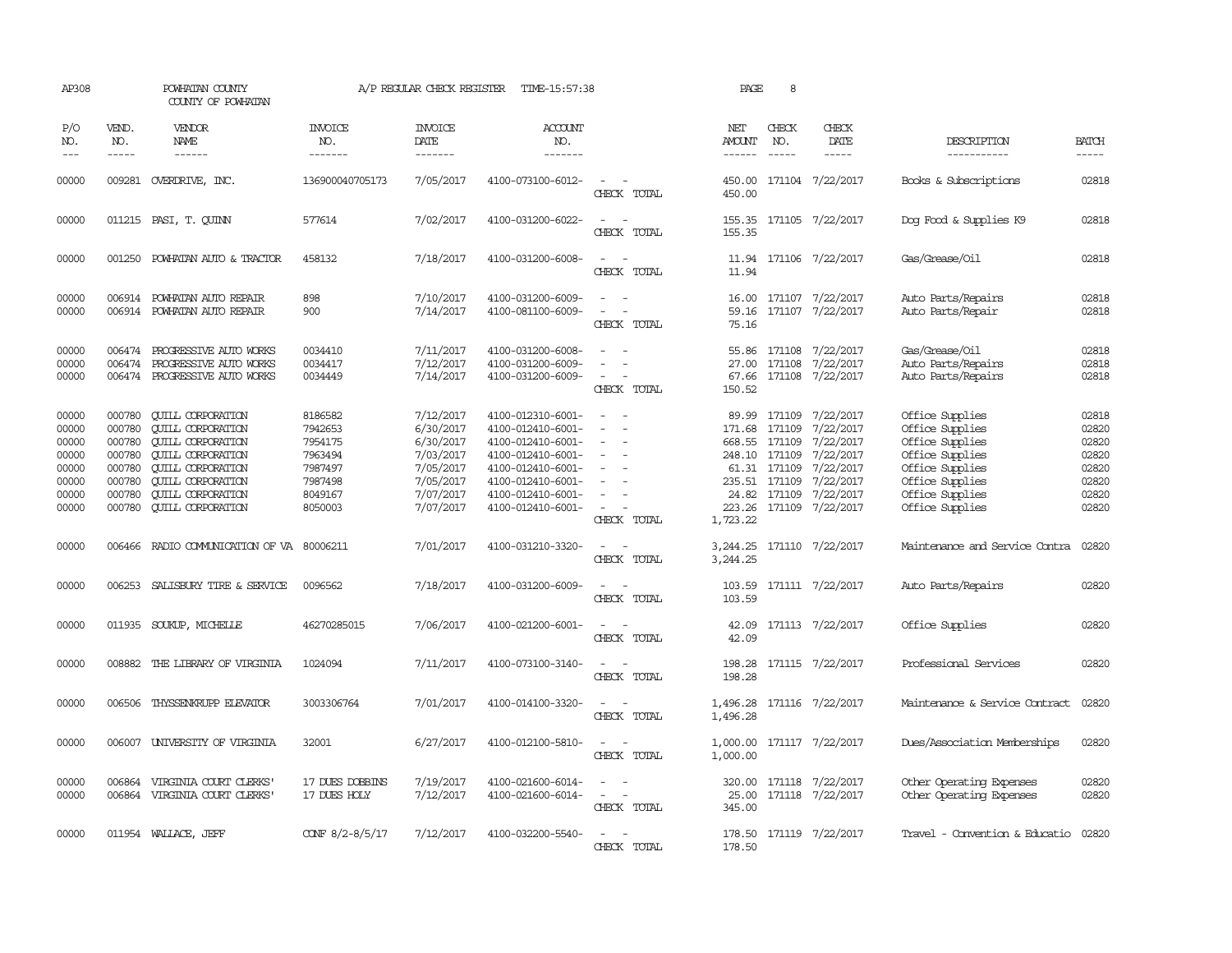| AP308                                              |                                                | POWHATAN COUNTY<br>COUNTY OF POWHATAN                                                                                                                                             |                                                          | A/P REGULAR CHECK REGISTER                                                 | TIME-15:57:38                                                                                                              |                                                                                           | PAGE                                                                                   | 9                           |                                                                                                 |                                                                                                                                                          |                                                    |
|----------------------------------------------------|------------------------------------------------|-----------------------------------------------------------------------------------------------------------------------------------------------------------------------------------|----------------------------------------------------------|----------------------------------------------------------------------------|----------------------------------------------------------------------------------------------------------------------------|-------------------------------------------------------------------------------------------|----------------------------------------------------------------------------------------|-----------------------------|-------------------------------------------------------------------------------------------------|----------------------------------------------------------------------------------------------------------------------------------------------------------|----------------------------------------------------|
| P/O<br>NO.                                         | VEND.<br>NO.<br>$- - - - -$                    | VENDOR<br>NAME                                                                                                                                                                    | <b>INVOICE</b><br>NO.                                    | <b>INVOICE</b><br><b>DATE</b>                                              | <b>ACCOUNT</b><br>NO.<br>-------                                                                                           |                                                                                           | NET<br>AMOUNT<br>$- - - - - -$                                                         | CHECK<br>NO.<br>$- - - - -$ | CHECK<br>DATE                                                                                   | DESCRIPTION<br>-----------                                                                                                                               | <b>BATCH</b>                                       |
| $---$                                              |                                                | $- - - - - -$                                                                                                                                                                     | -------                                                  | -------                                                                    |                                                                                                                            |                                                                                           |                                                                                        |                             | -----                                                                                           |                                                                                                                                                          | -----                                              |
| 00000                                              |                                                | 000020 ALEXANDER, NANCY N.                                                                                                                                                        | 0000201708                                               | 7/28/2017                                                                  | 4100-031200-2310-                                                                                                          | $\overline{\phantom{a}}$<br>CHECK TOTAL                                                   | 108.00<br>108.00                                                                       |                             | 171184 7/29/2017                                                                                | Medical Insurance                                                                                                                                        | 02827                                              |
| 00000                                              |                                                | 010312 BAI TREASURERS USERS                                                                                                                                                       | '17 FALL TRNG                                            | 7/25/2017                                                                  | 4100-012410-5810-                                                                                                          | $\sim$<br>$\sim$<br>CHECK TOTAL                                                           | 75.00                                                                                  |                             | 75.00 171185 7/29/2017                                                                          | Dues/Association Memberships                                                                                                                             | 02830                                              |
| 00000<br>00000<br>00000                            |                                                | 007941 BAKER & TAYLOR<br>007941 BAKER & TAYLOR<br>007941 BAKER & TAYLOR                                                                                                           | 5014636228<br>K02651070<br>5014640437                    | 7/18/2017<br>7/17/2017<br>7/21/2017                                        | 4100-073100-6012-<br>4100-073100-6012-<br>4100-073100-6012-                                                                | $\sim$<br>$\equiv$<br>$\overline{\phantom{a}}$<br>$\overline{\phantom{a}}$<br>CHECK TOTAL | 13.77<br>404.31<br>743.65                                                              |                             | 325.57 171186 7/29/2017<br>171186 7/29/2017<br>171186 7/29/2017                                 | Books & Subscriptions<br>Books & Subscriptions<br>Books & Subscriptions                                                                                  | 02824<br>02830<br>02830                            |
| 00000                                              |                                                | 005025 BENJ. FRANKLIN                                                                                                                                                             | 38472                                                    | 7/20/2017                                                                  | 4100-013200-6001-                                                                                                          | CHECK TOTAL                                                                               | 122.15                                                                                 |                             | 122.15 171187 7/29/2017                                                                         | Office Supplies                                                                                                                                          | 02832                                              |
| 00000                                              |                                                | 011590 BERRIMAN, WHITNEY                                                                                                                                                          | 0115201708                                               | 7/28/2017                                                                  | 4100-073100-5250-                                                                                                          | CHECK TOTAL                                                                               | 30.00<br>30.00                                                                         |                             | 171188 7/29/2017                                                                                | Cell Phones                                                                                                                                              | 02827                                              |
| 00000                                              |                                                | 000045 BLANKENSHIP, SUSAN M.                                                                                                                                                      | 0000201708                                               | 7/28/2017                                                                  | 4100-012310-2310-                                                                                                          | $\equiv$<br>$\sim$<br>CHECK TOTAL                                                         | 104.00<br>104.00                                                                       |                             | 171189 7/29/2017                                                                                | Medical Insurance                                                                                                                                        | 02827                                              |
| 00000                                              |                                                | 007838 BROUGHTON, THOMAS B. JR.                                                                                                                                                   | 0078201708                                               | 7/28/2017                                                                  | 4100-031200-2310-                                                                                                          | CHECK TOTAL                                                                               | 92.00<br>92.00                                                                         |                             | 171191 7/29/2017                                                                                | Medical Insurance                                                                                                                                        | 02827                                              |
| 00000                                              |                                                | 010665 BROWN, EDWARDS & COMPANY                                                                                                                                                   | 1184378                                                  | 7/14/2017                                                                  | 4100-012200-3120-                                                                                                          | $\sim$<br>$\overline{\phantom{a}}$<br>CHECK TOTAL                                         | 8,000.00<br>8,000.00                                                                   |                             | 171192 7/29/2017                                                                                | External Audit                                                                                                                                           | 02830                                              |
| 00000<br>00000<br>00000<br>00000<br>00000<br>00000 | 008686<br>008686<br>008686<br>008686<br>008686 | C.W. WILLIAMS & CO., INC.<br>C.W. WILLIAMS & CO., INC.<br>C.W. WILLIAMS & CO., INC.<br>C.W. WILLIAMS & CO., INC.<br>C.W. WILLIAMS & CO., INC.<br>008686 C.W. WILLIAMS & CO., INC. | 603764<br>603765<br>603766<br>603777<br>603778<br>603779 | 7/13/2017<br>7/13/2017<br>7/13/2017<br>7/13/2017<br>7/13/2017<br>7/13/2017 | 4100-032200-6009-<br>4100-032200-6009-<br>4100-032200-6009-<br>4100-032200-6009-<br>4100-032200-6009-<br>4100-032200-6009- | $\sim$ 10 $\,$<br>$\overline{\phantom{a}}$<br>CHECK TOTAL                                 | 238.50<br>253.27 171194<br>238.50 171194<br>894.30 171194<br>238.50 171194<br>2,101.57 |                             | 171194 7/29/2017<br>7/29/2017<br>7/29/2017<br>7/29/2017<br>7/29/2017<br>238.50 171194 7/29/2017 | Auto Repairs and Parts<br>Auto Repairs and Parts<br>Auto Repairs and Parts<br>Auto Repairs and Parts<br>Auto Repairs and Parts<br>Auto Repairs and Parts | 02830<br>02830<br>02830<br>02830<br>02830<br>02830 |
| 00000<br>00000                                     | 007353                                         | CDW GOVERNMENT, INC.<br>007353 CDW GOVERNMENT, INC.                                                                                                                               | <b>JLL5383</b><br>JMV9597                                | 7/11/2017<br>7/18/2017                                                     | 4100-073100-6002-<br>4100-073100-6002-                                                                                     | $\overline{\phantom{a}}$<br>CHECK TOTAL                                                   | 891.16<br>1,182.58                                                                     |                             | 291.42 171195 7/29/2017<br>171195 7/29/2017                                                     | Computer Equipment-non-capital<br>Computer Equipment-non-capital                                                                                         | 02824<br>02830                                     |
| 00000                                              | 000540                                         | CENTRAL VIRGINIA WASTE                                                                                                                                                            | 22448                                                    | 7/19/2017                                                                  | 4100-014300-3176-                                                                                                          | CHECK TOTAL                                                                               | 367.44                                                                                 |                             | 367.44 171196 7/29/2017                                                                         | Recycling Pulls                                                                                                                                          | 02830                                              |
| 00000                                              | 010808                                         | CERULLO, ROBERT                                                                                                                                                                   | 0108201708                                               | 7/28/2017                                                                  | 4100-022100-5250-                                                                                                          | CHECK TOTAL                                                                               | 30.00<br>30.00                                                                         |                             | 171197 7/29/2017                                                                                | Cell Phones                                                                                                                                              | 02827                                              |
| 00000<br>00000<br>00000                            | 006965<br>006965<br>006965                     | CINIAS CORPORATION<br>CINIAS CORPORATION<br>CINIAS CORPORATION                                                                                                                    | 143220699<br>143220698<br>143220698                      | 7/19/2017<br>7/19/2017<br>7/19/2017                                        | 4100-014300-6011-<br>4100-014100-6011-<br>4100-014500-6011-                                                                | $\overline{\phantom{a}}$<br>CHECK TOTAL                                                   | 104.39<br>62.69<br>231.22                                                              |                             | 171198 7/29/2017<br>171198 7/29/2017<br>64.14 171198 7/29/2017                                  | Uniforms<br>Uniforms<br>Uniforms                                                                                                                         | 02824<br>02832<br>02832                            |
| 00000                                              | 010965                                         | COALITION OF CHURCHES                                                                                                                                                             | 2018 MOU                                                 | 7/25/2017                                                                  | 4100-053910-5643-                                                                                                          | CHECK TOTAL                                                                               | 15,000.00 171199 7/29/2017<br>15,000.00                                                |                             |                                                                                                 | PCCAA Services - Federal CSBG                                                                                                                            | 02830                                              |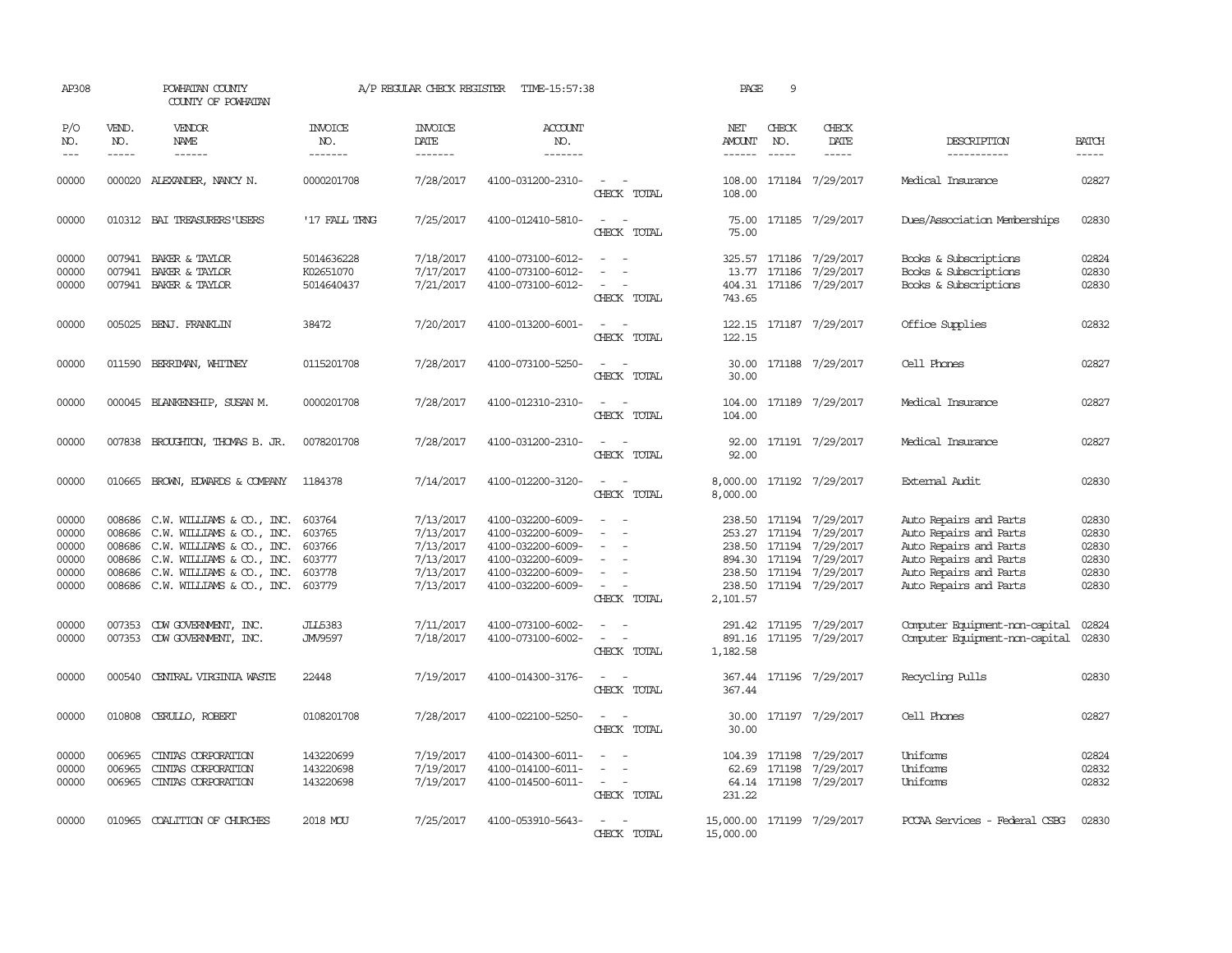| AP308                            |                             | POWHATAN COUNTY<br>COUNTY OF POWHATAN                                                                                                                   |                                                       | A/P REGULAR CHECK REGISTER                       | TIME-15:57:38                                                                    |                                                                                                                             | PAGE                     | 10                            |                                                                                                      |                                                                |                                  |
|----------------------------------|-----------------------------|---------------------------------------------------------------------------------------------------------------------------------------------------------|-------------------------------------------------------|--------------------------------------------------|----------------------------------------------------------------------------------|-----------------------------------------------------------------------------------------------------------------------------|--------------------------|-------------------------------|------------------------------------------------------------------------------------------------------|----------------------------------------------------------------|----------------------------------|
| P/O<br>NO.<br>$---$              | VEND.<br>NO.<br>$- - - - -$ | VENDOR<br><b>NAME</b><br>$- - - - - -$                                                                                                                  | INVOICE<br>NO.<br>-------                             | <b>INVOICE</b><br>DATE<br>$- - - - - - -$        | ACCOUNT<br>NO.<br>$- - - - - - -$                                                |                                                                                                                             | NET<br>AMOUNT<br>------- | CHECK<br>NO.                  | CHECK<br>DATE<br>$- - - - -$                                                                         | DESCRIPTION<br>-----------                                     | <b>BATCH</b><br>-----            |
| 00000<br>00000<br>00000          | 009178<br>009178            | COMCAST<br>COMCAST<br>009178 COMCAST                                                                                                                    | 0120089859 7/17<br>0120093562 7/17<br>0120097415 7/17 | 7/07/2017<br>7/05/2017<br>7/18/2017              | 4100-014300-5260-<br>4100-035500-6014-<br>4100-073100-5260-                      | $\sim$<br>CHECK TOTAL                                                                                                       | 360.69                   | 109.47 171200<br>31.32 171200 | 7/29/2017<br>7/29/2017<br>219.90 171200 7/29/2017                                                    | <b>Internet</b><br>Other Operating Supplies<br><b>Internet</b> | 02824<br>02824<br>02830          |
| 00000                            |                             | 008258 COMPUTER PROJECTS OF I1., 17-07-110ME                                                                                                            |                                                       | 7/20/2017                                        | 4100-031200-3320-                                                                | $\sim$<br>CHECK TOTAL                                                                                                       | 346.80                   |                               | 346.80 171201 7/29/2017                                                                              | Maintenance & Service Contract                                 | 02830                            |
| 00000                            |                             | 011959 DEMIECH VOTING SOLUTIONS,                                                                                                                        | 01412751                                              | 7/20/2017                                        | 4100-013200-3320-                                                                | $\sim$ $\sim$<br>CHECK TOTAL                                                                                                | 910.00                   |                               | 910.00 171202 7/29/2017                                                                              | Maintenance & Service Contract                                 | 02824                            |
| 00000<br>00000<br>00000<br>00000 | 006240<br>006240<br>006240  | DIAMOND SPRINGS WATER, INC 2977254<br>DIAMOND SPRINGS WATER, INC 607074500<br>DIAMOND SPRINGS WATER, INC<br>006240 DIAMOND SPRINGS WATER, INC 706074500 | 621074500                                             | 7/07/2017<br>6/07/2017<br>6/21/2017<br>7/07/2017 | 4100-014300-5130-<br>4100-014300-5130-<br>4100-014300-5130-<br>4100-014300-5130- | $\sim$<br>$\overline{a}$<br>$\sim$<br>$\sim$ $-$<br>CHECK TOTAL                                                             | 124.78                   |                               | 11.95 171203 7/29/2017<br>20.97 171203 7/29/2017<br>37.92 171203 7/29/2017<br>53.94 171203 7/29/2017 | Water<br>Water<br>Water<br>Water                               | 02824<br>02824<br>02824<br>02824 |
| 00000                            |                             | 006074 EVIDENT, INC.                                                                                                                                    | 121441A                                               | 7/20/2017                                        | 4100-031200-6014-                                                                | CHECK TOTAL                                                                                                                 | 593.10                   |                               | 593.10 171205 7/29/2017                                                                              | Other Operating Supplies                                       | 02830                            |
| 00000                            |                             | 001380 FORD, SUSAN P.                                                                                                                                   | 0013201708                                            | 7/28/2017                                        | 4100-012310-2310-                                                                | CHECK TOTAL                                                                                                                 | 104.00                   |                               | 104.00 171206 7/29/2017                                                                              | Medical Insurance                                              | 02827                            |
| 00000                            | 008700                      | GRADWEIL, MELISSA LOWE                                                                                                                                  | ADA/FMLA MTG                                          | 7/24/2017                                        | 4100-011010-5840-                                                                | $\sim$<br>CHECK TOTAL                                                                                                       | 33.05<br>33.05           |                               | 171207 7/29/2017                                                                                     | Meeting Expense                                                | 02830                            |
| 00000                            |                             | 001183 HERTZLER TREE SERVICE,                                                                                                                           | <b>LIBRARY TREES</b>                                  | 7/15/2017                                        | 4100-014500-3190-                                                                | $\sim$<br>CHECK TOTAL                                                                                                       | 1,350.00<br>1,350.00     |                               | 171208 7/29/2017                                                                                     | Grounds Maintenance                                            | 02832                            |
| 00000                            |                             | 011524 J & K DIESEL & AUTOMOTTVE 10449                                                                                                                  |                                                       | 7/11/2017                                        | 4100-032200-6009-                                                                | $\sim$<br>CHECK TOTAL                                                                                                       | 705.21                   |                               | 705.21 171210 7/29/2017                                                                              | Auto Repairs and Parts                                         | 02824                            |
| 00000                            |                             | 010231 J & K HEAVY TRUCKS &                                                                                                                             | 9102                                                  | 7/20/2017                                        | 4100-032200-6009-                                                                | $\frac{1}{2} \left( \frac{1}{2} \right) \left( \frac{1}{2} \right) = \frac{1}{2} \left( \frac{1}{2} \right)$<br>CHECK TOTAL | 499.66                   |                               | 499.66 171211 7/29/2017                                                                              | Auto Repairs and Parts                                         | 02830                            |
| 00000                            |                             | 010853 JACOBSEN                                                                                                                                         | 90125695                                              | 7/19/2017                                        | 4100-014600-3310-                                                                | $\omega_{\rm{max}}$ and $\omega_{\rm{max}}$<br>CHECK TOTAL                                                                  | 1,171.58                 |                               | 1, 171.58 171212 7/29/2017                                                                           | Repairs and Maintenance                                        | 02832                            |
| 00000                            |                             | 007874 JONES, LINDA HOLLIN                                                                                                                              | 0078201708                                            | 7/28/2017                                        | 4100-012220-5250-                                                                | $\sim$<br>$\sim$<br>CHECK TOTAL                                                                                             | 30.00                    |                               | 30.00 171213 7/29/2017                                                                               | Cell Phones                                                    | 02827                            |
| 00000                            |                             | 008255 LANCASTER MASONRY, INC.                                                                                                                          | <b>RAMPS</b>                                          | 7/24/2017                                        | 4100-014100-3310-                                                                | $\omega_{\rm{max}}$ and $\omega_{\rm{max}}$<br>CHECK TOTAL                                                                  | 2,455.94                 |                               | 2,455.94 171216 7/29/2017                                                                            | Repairs & Maintenance                                          | 02832                            |
| 00000<br>00000                   |                             | 010811 LAND AND COATES, INC<br>010811 LAND AND COATES, INC                                                                                              | 805294<br>805294                                      | 7/19/2017<br>7/19/2017                           | 4100-014500-6008-<br>4100-014500-3190-                                           | $\sim$ $-$<br>$\sim$<br>CHECK TOTAL                                                                                         | 41.83                    |                               | 26.88 171217 7/29/2017<br>14.95 171217 7/29/2017                                                     | Gas/Grease/Oil<br>Grounds Maintenance                          | 02832<br>02832                   |
| 00000                            |                             | 011791 LANE, BLAIR                                                                                                                                      | LOST BOOK 3/9R                                        | 3/16/2017                                        | 3100-014020-0001-                                                                | $\frac{1}{2} \left( \frac{1}{2} \right) \left( \frac{1}{2} \right) = \frac{1}{2} \left( \frac{1}{2} \right)$<br>CHECK TOTAL | 16.99                    |                               | 16.99 171218 7/29/2017                                                                               | Library Fines - Lost Books, Et 02828                           |                                  |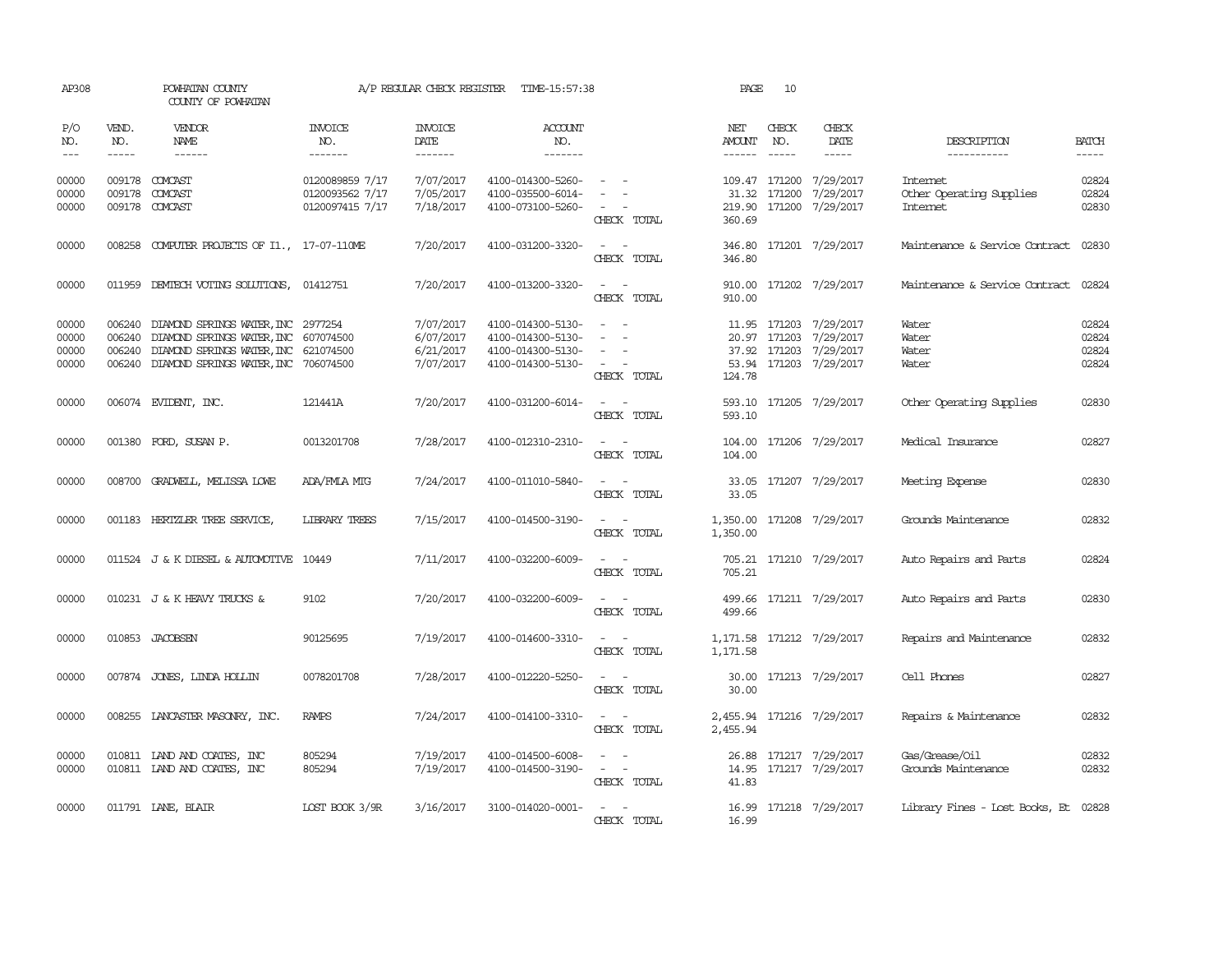| AP308                       |                             | POWHATAN COUNTY<br>COUNTY OF POWHATAN                                                      |                                  | A/P REGULAR CHECK REGISTER          | TIME-15:57:38                                               |                                                                                                                                          | PAGE                    | 11                            |                                                                      |                                                                            |                         |
|-----------------------------|-----------------------------|--------------------------------------------------------------------------------------------|----------------------------------|-------------------------------------|-------------------------------------------------------------|------------------------------------------------------------------------------------------------------------------------------------------|-------------------------|-------------------------------|----------------------------------------------------------------------|----------------------------------------------------------------------------|-------------------------|
| P/O<br>NO.<br>$\frac{1}{2}$ | VEND.<br>NO.<br>$- - - - -$ | <b>VENDOR</b><br>NAME<br>$- - - - - -$                                                     | <b>INVOICE</b><br>NO.<br>------- | <b>INVOICE</b><br>DATE<br>-------   | <b>ACCOUNT</b><br>NO.<br>-------                            |                                                                                                                                          | NET<br>AMOUNT<br>------ | CHECK<br>NO.<br>$\frac{1}{2}$ | CHECK<br>DATE<br>-----                                               | DESCRIPTION<br>-----------                                                 | <b>BATCH</b><br>-----   |
| 00000<br>00000<br>00000     | 009743<br>009743            | LEETE TIRE & AUTO CENTER,<br>LEETE TIRE & AUTO CENTER,<br>009743 LEETE TIRE & AUTO CENTER, | 427925<br>427926<br>427929       | 7/10/2017<br>7/10/2017<br>7/10/2017 | 4100-032200-6009-<br>4100-032200-6009-<br>4100-032200-6009- | CHECK TOTAL                                                                                                                              | 1,247.64<br>4,723.46    | 171219                        | 1, 132.18 171219 7/29/2017<br>7/29/2017<br>2,343.64 171219 7/29/2017 | Auto Repairs and Parts<br>Auto Repairs and Parts<br>Auto Repairs and Parts | 02830<br>02830<br>02830 |
| 00000                       |                             | 006943 LIBRARY CORPORATION, THE                                                            | 2017100193                       | 7/17/2017                           | 4100-073100-3320-                                           | $\sim$ 10 $\sim$<br>CHECK TOTAL                                                                                                          | 644.00<br>644.00        |                               | 171220 7/29/2017                                                     | Maintenance & Service Contract                                             | 02824                   |
| 00000                       |                             | 000166 LUCK STONE CORP.                                                                    | IV-100737455                     | 7/15/2017                           | 4100-014500-3190-                                           | CHECK TOTAL                                                                                                                              | 39.10<br>39.10          |                               | 171221 7/29/2017                                                     | Grounds Maintenance                                                        | 02832                   |
| 00000                       |                             | 011268 MAILFINANCE                                                                         | P6654627                         | 7/19/2017                           | 100-000100-0017-                                            | $\overline{\phantom{a}}$<br>- -<br>CHECK TOTAL                                                                                           | 144.58<br>144.58        |                               | 171222 7/29/2017                                                     | Postage Lease                                                              | 02824                   |
| 00000                       |                             | 009552 MANSFIELD OIL COMPANY                                                               | SOLCD-332627                     | 7/17/2017                           | 4100-032200-5120-                                           | CHECK TOTAL                                                                                                                              | 77.68<br>77.68          |                               | 171223 7/29/2017                                                     | Apparatus Fuel                                                             | 02824                   |
| 00000                       |                             | 010473 MCCORMICK'S GARAGE                                                                  | 12400                            | 7/21/2017                           | 4100-032200-6009-                                           | CHECK TOTAL                                                                                                                              | 34.70<br>34.70          |                               | 171224 7/29/2017                                                     | Auto Repairs and Parts                                                     | 02830                   |
| 00000                       |                             | 009723 MIDKIFF, PAULA B.                                                                   | COMM CHANCERY18                  | 7/21/2017                           | 4100-021100-1800-                                           | CHECK TOTAL                                                                                                                              | 30.00<br>30.00          |                               | 171225 7/29/2017                                                     | COMP: Jury Commissioners                                                   | 02824                   |
| 00000                       |                             | 000750 MONOCAN SOIL & WATER                                                                | FY2017-18                        | 7/17/2017                           | 4100-081200-0050-                                           | $\overline{\phantom{a}}$<br>CHECK TOTAL                                                                                                  | 21,000.00<br>21,000.00  |                               | 171226 7/29/2017                                                     | MSWCD: Agricultural Support Ser                                            | 02824                   |
| 00000<br>00000              |                             | 010646 MURRAY AUTOMOTTVE<br>010646 MURRAY AUTOMOTTVE                                       | 0022199<br>22225                 | 7/21/2017<br>7/25/2017              | 4100-032200-6009-<br>4100-032200-6009-                      | $\sim$<br>$\overline{\phantom{a}}$<br>CHECK TOTAL                                                                                        | 345.40<br>969.91        |                               | 624.51 171227 7/29/2017<br>171227 7/29/2017                          | Auto Repairs and Parts<br>Auto Repairs and Parts                           | 02830<br>02830          |
| 00000                       |                             | 011595 NOLAN, THOMAS P.                                                                    | APCO CONF $8/17$                 | 8/13/2017                           | 4100-031210-5540-                                           | CHECK TOTAL                                                                                                                              | 206.50<br>206.50        |                               | 171228 7/29/2017                                                     | Conferences and Training                                                   | 02824                   |
| 00000                       |                             | 008404 PEST MASTERS, INC.                                                                  | 346867                           | 7/01/2017                           | 4100-032210-3320-                                           | $\sim$<br>$\sim$<br>CHECK TOTAL                                                                                                          | 110.00<br>110.00        |                               | 171229 7/29/2017                                                     | Maintenance & Service Contract                                             | 02832                   |
| 00000                       |                             | 009638 POE, INEZ L                                                                         | 0096201708                       | 7/28/2017                           | 4100-013200-2310-                                           | $\sim$<br>$\sim$<br>CHECK TOTAL                                                                                                          | 120.00<br>120.00        |                               | 171230 7/29/2017                                                     | Medical Insurance                                                          | 02827                   |
| 00000                       |                             | 001980 POORE, FRANCES                                                                      | 0019201708                       | 7/28/2017                           | 4100-012100-2310-                                           | $\equiv$<br>$\sim$<br>CHECK TOTAL                                                                                                        | 88.00<br>88.00          |                               | 171231 7/29/2017                                                     | Medical Insurance                                                          | 02827                   |
| 00000                       |                             | 006043 POWERS, KATHRYN C.                                                                  | 0060201708                       | 7/28/2017                           | 4100-021600-2310-                                           | $\frac{1}{2} \left( \frac{1}{2} \right) \left( \frac{1}{2} \right) \left( \frac{1}{2} \right) \left( \frac{1}{2} \right)$<br>CHECK TOTAL | 120.00<br>120.00        |                               | 171232 7/29/2017                                                     | Medical Insurance                                                          | 02827                   |
| 00000                       |                             | 006914 POWHATAN AUTO REPAIR                                                                | 899                              | 7/12/2017                           | 4100-034100-6009-                                           | $\sim$<br>CHECK TOTAL                                                                                                                    | 44.00<br>44.00          |                               | 171233 7/29/2017                                                     | Auto Parts/Repairs                                                         | 02832                   |
| 00000                       |                             | 006928 POWHATAN COUNTY DEPT. OF                                                            | FY18 MOU                         | 7/25/2017                           | 4100-053910-5643-                                           | CHECK TOTAL                                                                                                                              | 7,000.00<br>7,000.00    |                               | 171235 7/29/2017                                                     | PCCAA Services - Federal CSBG                                              | 02830                   |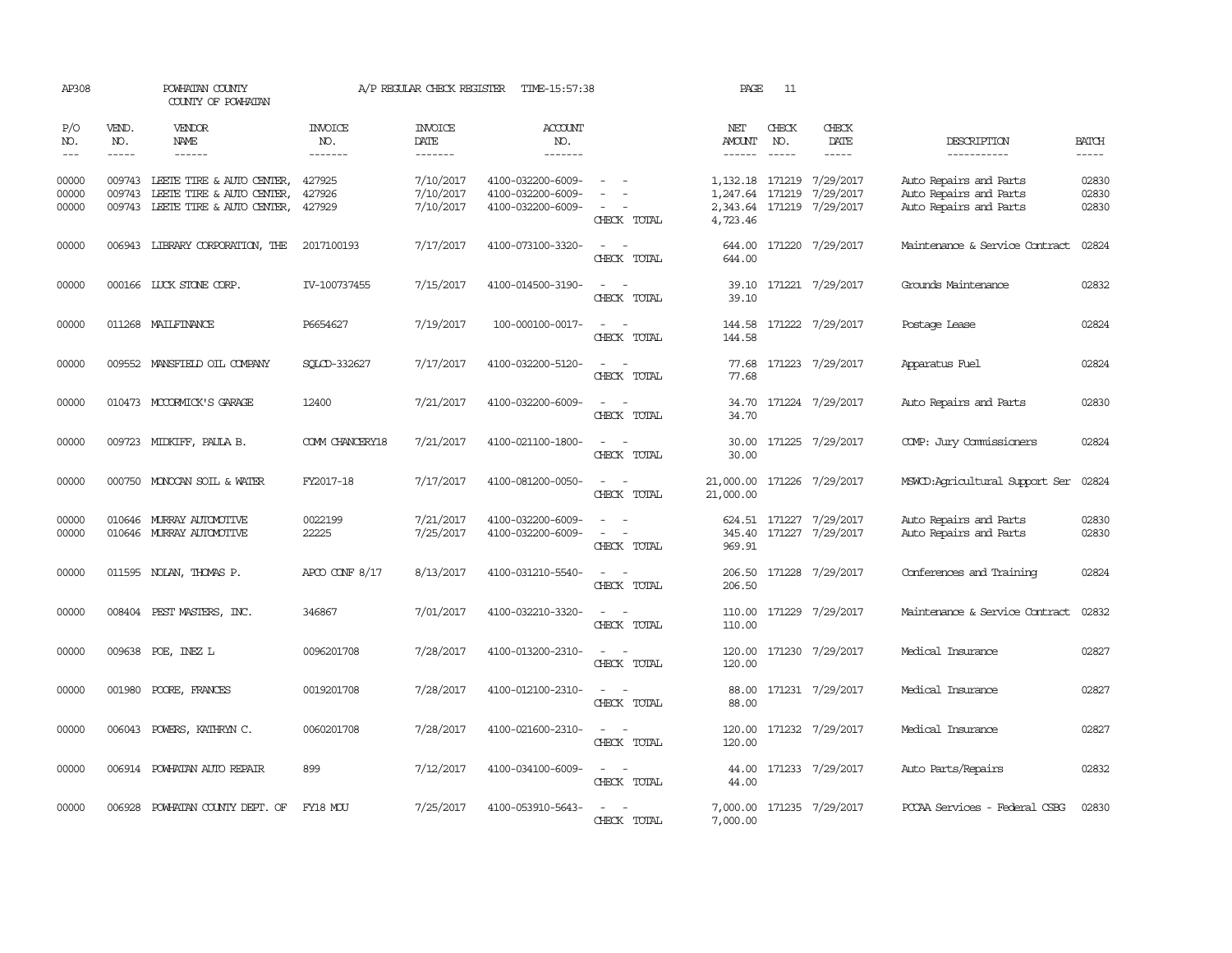| AP308                                                       |                                                | POWHATAN COUNTY<br>COUNTY OF POWHATAN                                                                                                                                                                                 |                                                                           | A/P REGULAR CHECK REGISTER                                                              | TIME-15:57:38                                                                                                                                   |                                                                                                                                                               | PAGE                                    | 12                                      |                                                                                                                                       |                                                                                                                                                        |                                                             |
|-------------------------------------------------------------|------------------------------------------------|-----------------------------------------------------------------------------------------------------------------------------------------------------------------------------------------------------------------------|---------------------------------------------------------------------------|-----------------------------------------------------------------------------------------|-------------------------------------------------------------------------------------------------------------------------------------------------|---------------------------------------------------------------------------------------------------------------------------------------------------------------|-----------------------------------------|-----------------------------------------|---------------------------------------------------------------------------------------------------------------------------------------|--------------------------------------------------------------------------------------------------------------------------------------------------------|-------------------------------------------------------------|
| P/O<br>NO.<br>$---$                                         | VEND.<br>NO.<br>$\frac{1}{2}$                  | <b>VENDOR</b><br>NAME<br>$- - - - - -$                                                                                                                                                                                | <b>INVOICE</b><br>NO.<br>-------                                          | <b>INVOICE</b><br>DATE<br>-------                                                       | ACCOUNT<br>NO.<br>-------                                                                                                                       |                                                                                                                                                               | NET<br><b>AMOUNT</b><br>$- - - - - -$   | CHECK<br>NO.<br>$\frac{1}{2}$           | CHECK<br>DATE<br>$- - - - -$                                                                                                          | DESCRIPTION<br>-----------                                                                                                                             | <b>BATCH</b><br>$- - - - -$                                 |
| 00000                                                       | 008294                                         | POWHATAN COUNTY PUBLIC                                                                                                                                                                                                | 0082201708                                                                | 7/28/2017                                                                               | 4100-031200-2310-                                                                                                                               | $\sim$ $ \sim$<br>CHECK TOTAL                                                                                                                                 | 681.50                                  |                                         | 681.50 171236 7/29/2017                                                                                                               | Medical Insurance                                                                                                                                      | 02827                                                       |
| 00000<br>00000<br>00000<br>00000<br>00000<br>00000<br>00000 | 006474<br>006474                               | 006474 PROGRESSIVE AUTO WORKS<br>PROGRESSIVE AUTO WORKS<br>PROGRESSIVE AUTO WORKS<br>006474 PROGRESSIVE AUTO WORKS<br>006474 PROGRESSIVE AUTO WORKS<br>006474 PROGRESSIVE AUTO WORKS<br>006474 PROGRESSIVE AUTO WORKS | 0034325<br>0034455<br>0034469<br>0034470<br>0034474<br>0034492<br>0034513 | 7/18/2017<br>7/19/2017<br>7/17/2017<br>7/18/2017<br>7/19/2017<br>7/18/2017<br>7/20/2017 | 4100-031200-6009-<br>4100-031200-6009-<br>4100-031200-6009-<br>4100-031200-6009-<br>4100-031200-6009-<br>4100-031200-6009-<br>4100-031200-6009- | $\sim$<br>$\sim$<br>$\equiv$<br>$\sim$<br>$\overline{\phantom{a}}$<br>$\overline{\phantom{a}}$<br>$\overline{\phantom{a}}$<br>$\sim$<br>$\sim$<br>CHECK TOTAL | 1,392.14 171237<br>16.00<br>11,242.07   | 16.20 171237<br>650.67 171237<br>171237 | 7,994.98 171237 7/29/2017<br>7/29/2017<br>7/29/2017<br>1,061.98 171237 7/29/2017<br>7/29/2017<br>7/29/2017<br>110.10 171237 7/29/2017 | Auto Parts/Repairs<br>Auto Parts/Repairs<br>Auto Parts/Repairs<br>Auto Parts/Repairs<br>Auto Parts/Repairs<br>Auto Parts/Repairs<br>Auto Parts/Repairs | 02830<br>02830<br>02830<br>02830<br>02830<br>02830<br>02830 |
| 00000<br>00000                                              |                                                | 000620 R. C. GOODWYN & SONS, INC<br>000620 R. C. GOODWYN & SONS, INC                                                                                                                                                  | 773188<br>773744                                                          | 7/05/2017<br>7/10/2017                                                                  | 4100-014100-3310-<br>4100-014100-3310-                                                                                                          | $\overline{\phantom{a}}$<br>$\overline{\phantom{a}}$<br>$\sim$<br>$\sim$<br>CHECK TOTAL                                                                       | 7.59<br>1.69<br>9.28                    | 171239                                  | 7/29/2017<br>171239 7/29/2017                                                                                                         | Repairs & Maintenance<br>Repairs & Maintenance                                                                                                         | 02832<br>02832                                              |
| 00000                                                       |                                                | 006466 RADIO COMMUNICATION OF VA 602001229-1                                                                                                                                                                          |                                                                           | 7/14/2017                                                                               | 4100-032200-3310-                                                                                                                               | $\omega_{\rm{max}}$ and $\omega_{\rm{max}}$<br>CHECK TOTAL                                                                                                    | 66.00<br>66.00                          |                                         | 171240 7/29/2017                                                                                                                      | Equipment Repair                                                                                                                                       | 02824                                                       |
| 00000                                                       |                                                | 009077 REYNOLDS, SHIRLEY                                                                                                                                                                                              | 0090201708                                                                | 7/28/2017                                                                               | 4100-031200-2310-                                                                                                                               | $\sim$<br>$\sim$<br>CHECK TOTAL                                                                                                                               | 96.00                                   |                                         | 96.00 171241 7/29/2017                                                                                                                | Medical Insurance                                                                                                                                      | 02827                                                       |
| 00000                                                       |                                                | 008190 RICHMOND REGIONAL PLAN-                                                                                                                                                                                        | 401                                                                       | 6/13/2017                                                                               | 4100-012100-5810-                                                                                                                               | CHECK TOTAL                                                                                                                                                   | 17,393.00 171242 7/29/2017<br>17,393.00 |                                         |                                                                                                                                       | Dues/Association Memberships                                                                                                                           | 02824                                                       |
| 00000                                                       |                                                | 007054 RITT, MICHAEL E.                                                                                                                                                                                               | RCRA&EPA TRNG                                                             | 7/20/2017                                                                               | 4100-014300-6008-                                                                                                                               | CHECK TOTAL                                                                                                                                                   | 39.38<br>39.38                          |                                         | 171243 7/29/2017                                                                                                                      | Gas/Grease/Oil                                                                                                                                         | 02824                                                       |
| 00000                                                       |                                                | 007882 ROSS, ANDREA S.                                                                                                                                                                                                | COR/BAI                                                                   | 7/21/2017                                                                               | 4100-012310-5510-                                                                                                                               | $\sim$<br>$\overline{\phantom{a}}$<br>CHECK TOTAL                                                                                                             | 85.81<br>85.81                          |                                         | 171244 7/29/2017                                                                                                                      | Travel/Mileage/Parking/Tolls                                                                                                                           | 02824                                                       |
| 00000                                                       |                                                | 006253 SALISBURY TIRE & SERVICE                                                                                                                                                                                       | 0096724                                                                   | 7/24/2017                                                                               | 4100-031200-6008-                                                                                                                               | $\equiv$<br>$\sim$<br>CHECK TOTAL                                                                                                                             | 45.33                                   |                                         | 45.33 171245 7/29/2017                                                                                                                | Gas/Grease/Oil                                                                                                                                         | 02830                                                       |
| 00000                                                       |                                                | 011800 SCHARDEIN, BRET                                                                                                                                                                                                | 0118201708                                                                | 7/28/2017                                                                               | 4100-081100-5250-                                                                                                                               | CHECK TOTAL                                                                                                                                                   | 30.00                                   |                                         | 30.00 171246 7/29/2017                                                                                                                | Cell Phones                                                                                                                                            | 02827                                                       |
| 00000                                                       |                                                | 010282 SCHUBERT, CHARLA                                                                                                                                                                                               | 0102201708                                                                | 7/28/2017                                                                               | 4100-012200-5250-                                                                                                                               | $\sim$<br>$\sim$<br>CHECK TOTAL                                                                                                                               | 30.00                                   |                                         | 30.00 171247 7/29/2017                                                                                                                | Cell Phones                                                                                                                                            | 02827                                                       |
| 00000                                                       |                                                | 006921 SEA-CLEAR AQUARIUM                                                                                                                                                                                             | 5014                                                                      | 7/15/2017                                                                               | 4100-073100-3320-                                                                                                                               | $\sim$<br>CHECK TOTAL                                                                                                                                         | 80.00                                   |                                         | 80.00 171248 7/29/2017                                                                                                                | Maintenance & Service Contract 02824                                                                                                                   |                                                             |
| 00000                                                       |                                                | 006611 SENIOR CONNECTIONS                                                                                                                                                                                             | 7691                                                                      | 7/17/2017                                                                               | 4100-081200-0003-                                                                                                                               | $\sim$<br>$\sim$<br>CHECK TOTAL                                                                                                                               | 10,000.00                               |                                         | 10,000.00 171249 7/29/2017                                                                                                            | Contribution: Senior Connectio                                                                                                                         | 02824                                                       |
| 00000<br>00000<br>00000<br>00000<br>00000                   | 008578<br>008578<br>008578<br>008578<br>008578 | STAPLES BUSINESS AD-<br>STAPLES BUSINESS AD-<br>STAPLES BUSINESS AD-<br>STAPLES BUSINESS AD-<br>STAPLES BUSINESS AD-                                                                                                  | 3345830564<br>3345830566<br>3345950327<br>3345830565<br>3345882339        | 7/11/2017<br>7/11/2017<br>7/13/2017<br>7/11/2017<br>7/12/2017                           | 4100-012100-6001-<br>4100-073100-6001-<br>4100-022100-6001-<br>4100-031200-6001-<br>4100-031200-6001-                                           | $\sim$<br>$\sim$<br>$\sim$<br>$\overline{a}$                                                                                                                  | 11.49                                   | 171251<br>195.53 171251                 | 46.42 171251 7/29/2017<br>7/29/2017<br>7/29/2017<br>9.62 171251 7/29/2017<br>99.75 171251 7/29/2017                                   | Office Supplies<br>Office Supplies<br>Office Supplies<br>Office Supplies<br>Office Supplies                                                            | 02824<br>02824<br>02824<br>02830<br>02830                   |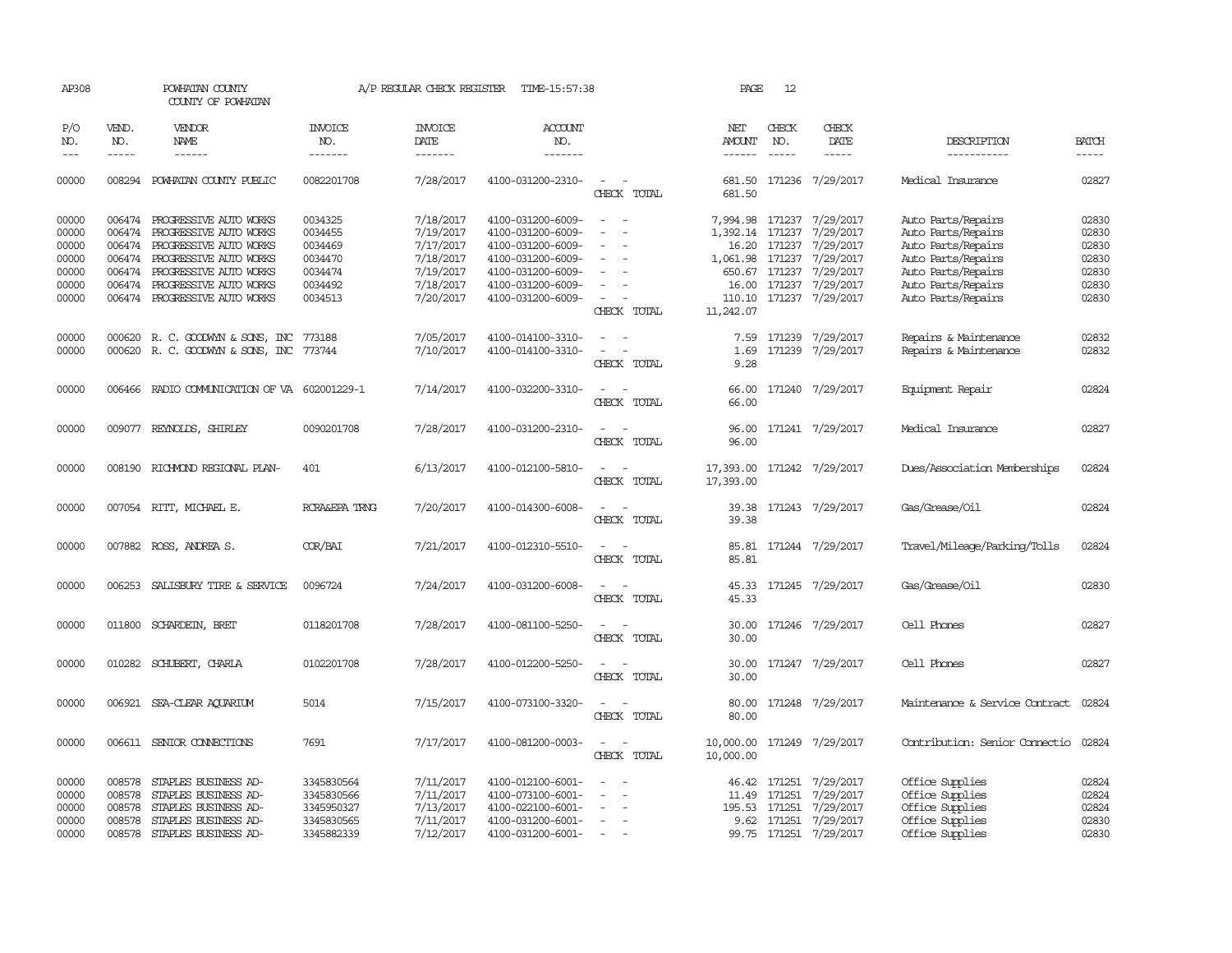| AP308                                                                |                                                                    | POWHATAN COUNTY<br>COUNTY OF POWHATAN                                               |                                                                                                                       | A/P REGULAR CHECK REGISTER                                                                           | TIME-15:57:38                                                                                                                                                        |                                                   | PAGE                                                                                                          | 13                                                                 |                                                                                                             |                                                                                                                                                                                                                                   |                                                                      |
|----------------------------------------------------------------------|--------------------------------------------------------------------|-------------------------------------------------------------------------------------|-----------------------------------------------------------------------------------------------------------------------|------------------------------------------------------------------------------------------------------|----------------------------------------------------------------------------------------------------------------------------------------------------------------------|---------------------------------------------------|---------------------------------------------------------------------------------------------------------------|--------------------------------------------------------------------|-------------------------------------------------------------------------------------------------------------|-----------------------------------------------------------------------------------------------------------------------------------------------------------------------------------------------------------------------------------|----------------------------------------------------------------------|
| P/O<br>NO.<br>$---$                                                  | VEND.<br>NO.<br>$\frac{1}{2}$                                      | VENDOR<br><b>NAME</b><br>$- - - - - -$                                              | <b>INVOICE</b><br>NO.<br>-------                                                                                      | <b>INVOICE</b><br>DATE<br>-------                                                                    | <b>ACCOUNT</b><br>NO.<br>-------                                                                                                                                     |                                                   | NET<br>AMOUNT<br>$- - - - - -$                                                                                | CHECK<br>NO.<br>$\frac{1}{2}$                                      | CHECK<br>DATE<br>$- - - - -$                                                                                | DESCRIPTION<br>-----------                                                                                                                                                                                                        | <b>BATCH</b><br>-----                                                |
| 00000                                                                | 008578                                                             | STAPLES BUSINESS AD-                                                                | 3346174348                                                                                                            | 7/15/2017                                                                                            | 4100-032200-6001-                                                                                                                                                    | CHECK TOTAL                                       | 136.07<br>498.88                                                                                              |                                                                    | 171251 7/29/2017                                                                                            | Stationery/Office Supplies                                                                                                                                                                                                        | 02830                                                                |
| 00000                                                                |                                                                    | 006435 STATE FORESTER                                                               | 20171866                                                                                                              | 7/10/2017                                                                                            | 4100-081200-0002-                                                                                                                                                    | CHECK TOTAL                                       | 8,643.42<br>8,643.42                                                                                          |                                                                    | 171252 7/29/2017                                                                                            | Contribution: Forestry                                                                                                                                                                                                            | 02824                                                                |
| 00000                                                                | 006569                                                             | STICKELS, RANDAL LEE                                                                | 0065201708                                                                                                            | 7/28/2017                                                                                            | 4100-031200-2310-                                                                                                                                                    | CHECK TOTAL                                       | 72.00<br>72.00                                                                                                |                                                                    | 171253 7/29/2017                                                                                            | Medical Insurance                                                                                                                                                                                                                 | 02827                                                                |
| 00000                                                                |                                                                    | 007115 STOKES, GARLAND KENNETH                                                      | 0071201708                                                                                                            | 7/28/2017                                                                                            | 4100-031200-2310-                                                                                                                                                    | CHECK TOTAL                                       | 68.00<br>68.00                                                                                                |                                                                    | 171254 7/29/2017                                                                                            | Medical Insurance                                                                                                                                                                                                                 | 02827                                                                |
| 00000<br>00000                                                       | 009520<br>009520                                                   | STONE'S OFFICE EQUIPMENT<br>STONE'S OFFICE EQUIPMENT                                | 87036<br>87037                                                                                                        | 7/18/2017<br>7/18/2017                                                                               | 4100-073100-3320-<br>4100-073100-3320-                                                                                                                               | . —<br>$\equiv$<br>CHECK TOTAL                    | 146.63<br>646.78                                                                                              |                                                                    | 500.15 171255 7/29/2017<br>171255 7/29/2017                                                                 | Maintenance & Service Contract<br>Maintenance & Service Contract                                                                                                                                                                  | 02824<br>02824                                                       |
| 00000                                                                | 009949                                                             | THE FORUM                                                                           | 30603595 FY18R                                                                                                        | 9/30/2017                                                                                            | 4100-073100-6012-                                                                                                                                                    | CHECK TOTAL                                       | 11.00<br>11.00                                                                                                |                                                                    | 171256 7/29/2017                                                                                            | Books & Subscriptions                                                                                                                                                                                                             | 02830                                                                |
| 00000                                                                | 000845                                                             | TOWN POLICE SUPPLY OF                                                               | R80924                                                                                                                | 7/14/2017                                                                                            | 4100-031200-6010-                                                                                                                                                    | $\sim$<br>CHECK TOTAL                             | 476.72<br>476.72                                                                                              |                                                                    | 171257 7/29/2017                                                                                            | Ammition                                                                                                                                                                                                                          | 02830                                                                |
| 00000                                                                | 007905                                                             | TREASURER OF VIRGINIA                                                               | TURNER                                                                                                                | 7/08/2017                                                                                            | 4100-035300-3110-                                                                                                                                                    | $\overline{\phantom{a}}$<br>CHECK TOTAL           | 20.00<br>20.00                                                                                                |                                                                    | 171258 7/29/2017                                                                                            | Professional Health Services                                                                                                                                                                                                      | 02830                                                                |
| 00000<br>00000                                                       | 011461<br>011461                                                   | TREASURER/VFSAAA<br>TREASURER/VFSAAA                                                | <b>DURHAM</b><br>SEARFOSS, J.                                                                                         | 7/26/2017<br>7/26/2017                                                                               | 4100-031200-5810-<br>4100-031200-5810-                                                                                                                               | CHECK TOTAL                                       | 40.00<br>40.00<br>80.00                                                                                       | 171259<br>171259                                                   | 7/29/2017<br>7/29/2017                                                                                      | Dues/Association Memberships<br>Dues/Association Memberships                                                                                                                                                                      | 02830<br>02830                                                       |
| 00000<br>00000<br>00000<br>00000<br>00000<br>00000<br>00000<br>00000 | 008351<br>008351<br>008351<br>008351<br>008351<br>008351<br>008351 | VACORP<br>VACORP<br>VACORP<br>VACORP<br>VACORP<br>VACORP<br>VACORP<br>008351 VACORP | VA-PO-087-18<br>VA-PO-087-18<br>VA-PO-087-18<br>VA-PO-087-18<br>VA-PO-087-18<br>VA-PO-087-18<br>VA-PO-087-18<br>14079 | 7/01/2017<br>7/01/2017<br>7/01/2017<br>7/01/2017<br>7/01/2017<br>7/01/2017<br>7/01/2017<br>7/01/2017 | 4100-012550-5305-<br>4100-012550-5306-<br>4100-012550-5308-<br>4100-012550-5303-<br>4100-012550-5307-<br>4100-012550-5301-<br>4100-012550-5308-<br>4100-012550-2710- | $\sim$<br>$\overline{\phantom{a}}$<br>CHECK TOTAL | 42,402.00<br>1,075.00<br>8,964.00<br>3,635.00<br>6,219.00<br>2,389.00<br>22,001.00<br>89,308.00<br>175,993.00 | 171260<br>171260<br>171260<br>171260<br>171260<br>171260<br>171260 | 7/29/2017<br>7/29/2017<br>7/29/2017<br>7/29/2017<br>7/29/2017<br>7/29/2017<br>7/29/2017<br>171260 7/29/2017 | Auto Insurance Premium<br>Surety Band<br>General Liability Insurance Pr<br>Inland Marine Insurance<br>Public Officials Liability Ins<br>Boiler and Machinery Insurance<br>General Liability Insurance Pr<br>Worker's Compensation | 02824<br>02824<br>02824<br>02824<br>02824<br>02824<br>02824<br>02824 |
| 00000                                                                |                                                                    | 011169 VERIZON                                                                      | 8045985671 7/17                                                                                                       | 7/11/2017                                                                                            | 4100-073100-5230-                                                                                                                                                    | CHECK TOTAL                                       | 43.91                                                                                                         |                                                                    | 43.91 171261 7/29/2017                                                                                      | Telephone Services                                                                                                                                                                                                                | 02824                                                                |
| 00000                                                                |                                                                    | 010158 VIRGINIA LIBRARY                                                             | 1989                                                                                                                  | 7/07/2017                                                                                            | 4100-073100-5540-                                                                                                                                                    | CHECK TOTAL                                       | 80.00<br>80.00                                                                                                |                                                                    | 171262 7/29/2017                                                                                            | Conferences & Training                                                                                                                                                                                                            | 02830                                                                |
| 00000                                                                |                                                                    | 011960 VIRGINIA LOGOS                                                               | SIGN PROGRAM                                                                                                          | 7/21/2017                                                                                            | 4100-014100-3310-                                                                                                                                                    | CHECK TOTAL                                       | 200.00<br>200.00                                                                                              |                                                                    | 171263 7/29/2017                                                                                            | Repairs & Maintenance                                                                                                                                                                                                             | 02824                                                                |
| 00000                                                                | 002080                                                             | WOODCOCK, LYNN T.                                                                   | 0020201708                                                                                                            | 7/28/2017                                                                                            | 4100-031200-2310-                                                                                                                                                    | CHECK TOTAL                                       | 108.00<br>108.00                                                                                              |                                                                    | 171265 7/29/2017                                                                                            | Medical Insurance                                                                                                                                                                                                                 | 02827                                                                |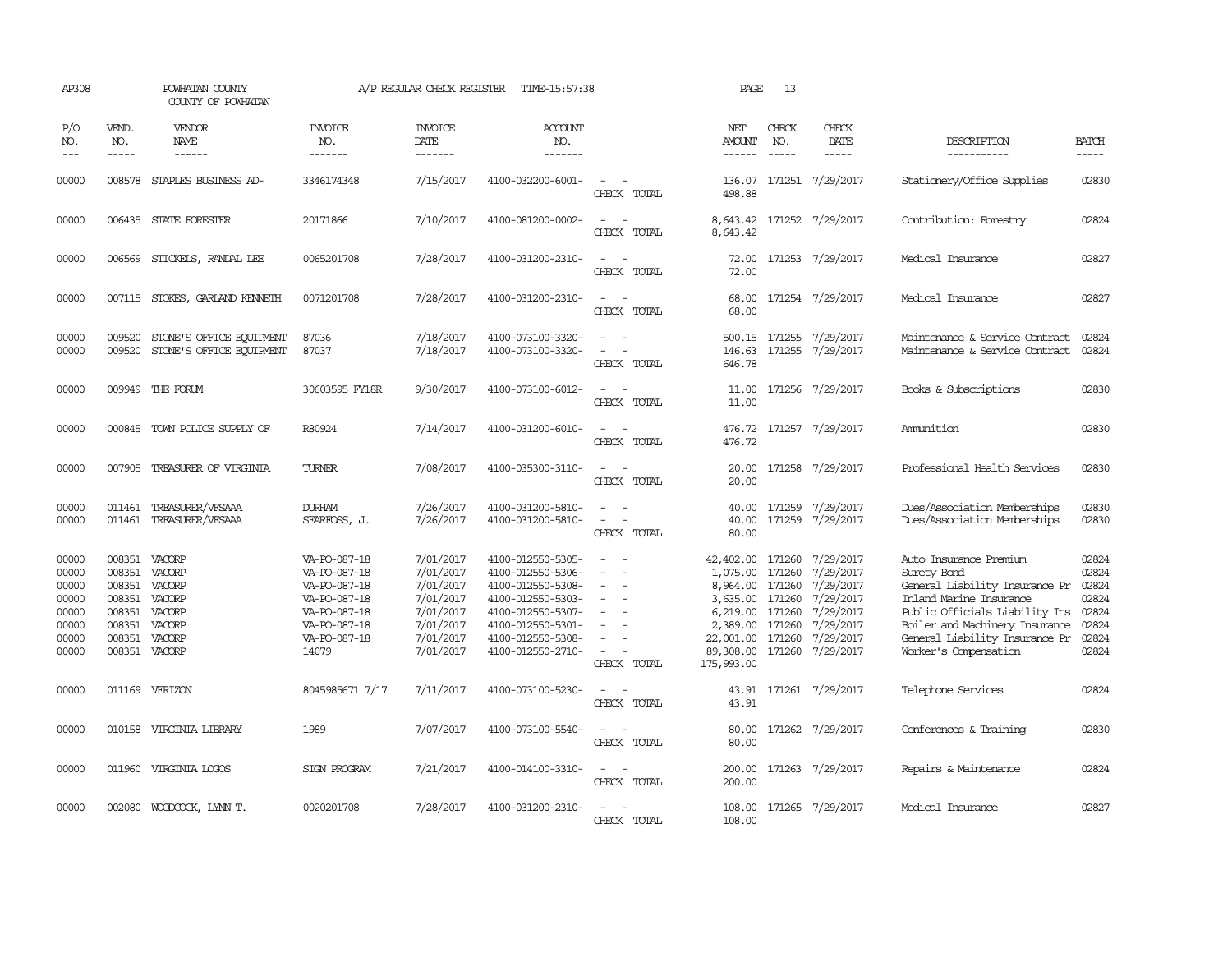| AP308      |                       | POWHATAN COUNTY<br>COUNTY OF POWHATAN |                           |                                   | A/P REGULAR CHECK REGISTER TIME-15:57:38 |             | PAGE                    | 14                     |                        |                            |                        |
|------------|-----------------------|---------------------------------------|---------------------------|-----------------------------------|------------------------------------------|-------------|-------------------------|------------------------|------------------------|----------------------------|------------------------|
| P/O<br>NO. | VEND.<br>NO.<br>----- | VENDOR<br>NAME<br>------              | INVOICE<br>NO.<br>------- | <b>INVOICE</b><br>DATE<br>------- | ACCOUNT<br>NO.<br>-------                |             | ΝEΙ<br>AMOUNT<br>------ | CHECK<br>NO.<br>------ | CHECK<br>DATE<br>----- | DESCRIPTION<br>----------- | <b>BATCH</b><br>------ |
| 00000      | 011717                | WOODS, EMILY                          | $C\text{URT}12/16R$       | 1/25/2017                         | 4100-021100-1700- - -                    | CHECK TOTAL | 30.00                   |                        | 30.00 171266 7/29/2017 | COMP: Jurors & Witnesses   | 02828                  |

CHECK TYPE TOTAL 842,864.43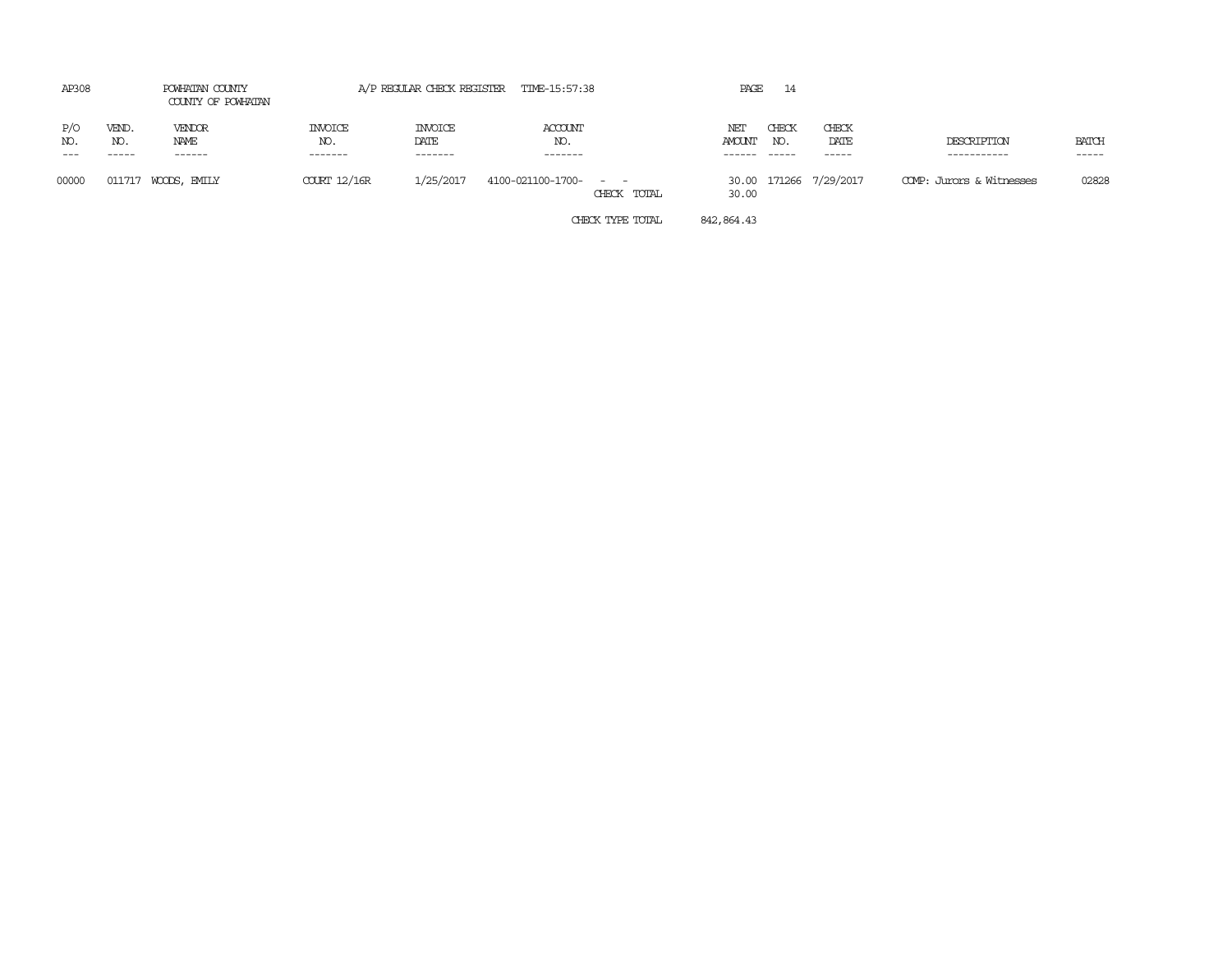| AP308             |                       | POWHATAN COUNTY<br>COUNTY OF POWHATAN |                                  | A/P VOID CHECK REGISTER           | TIME-15:57:38                          |                                                                                                                                                                                                                                                                       | 15<br>PAGE                                                    |                        |                                    |                       |
|-------------------|-----------------------|---------------------------------------|----------------------------------|-----------------------------------|----------------------------------------|-----------------------------------------------------------------------------------------------------------------------------------------------------------------------------------------------------------------------------------------------------------------------|---------------------------------------------------------------|------------------------|------------------------------------|-----------------------|
| P/O<br>NO.<br>--- | VEND.<br>NO.<br>----- | <b>VENDOR</b><br>NAME<br>------       | <b>INVOICE</b><br>NO.<br>------- | <b>INVOICE</b><br>DATE<br>------- | <b>ACCOUNT</b><br>NO.<br>-------       |                                                                                                                                                                                                                                                                       | CHECK<br>NET<br><b>AMOUNT</b><br>NO.<br>------<br>$- - - - -$ | CHECK<br>DATE<br>----- | DESCRIPTION<br>-----------         | <b>BATCH</b><br>----- |
| 00000             | 011717                | WOODS, EMILY                          | COURT 12/16                      | 1/25/2017                         | 4100-021100-1700-                      | CHECK TOTAL                                                                                                                                                                                                                                                           | 30.00-168708<br>$30.00 -$                                     | 2/03/2017              | COMP: Jurors & Witnesses           | 00398                 |
| 00000             |                       | 011736 MARTIN, BENJAMIN               | PRESENTATION                     | 2/06/2017                         | 4100-032200-5815-                      | $\frac{1}{2} \left( \frac{1}{2} \right) \left( \frac{1}{2} \right) \left( \frac{1}{2} \right) \left( \frac{1}{2} \right)$<br>CHECK TOTAL                                                                                                                              | 300.00-168744 2/13/2017<br>$300.00 -$                         |                        | Training/Seminars                  | 00393                 |
| 00000             |                       | 011791 LANE, BLAIR                    | LOST BOOK 3/9                    | 3/16/2017                         | 3100-014020-0001-                      | $\frac{1}{2} \left( \frac{1}{2} \right) \left( \frac{1}{2} \right) = \frac{1}{2} \left( \frac{1}{2} \right)$<br>CHECK TOTAL                                                                                                                                           | 16.99-169373 3/24/2017<br>$16.99 -$                           |                        | Library Fines - Lost Books, Et     | 00398                 |
| 00000<br>00000    | 009705<br>009705      | MEYER, ANDREW D.<br>MEYER, ANDREW D.  | 006587884<br>6994736             | 3/17/2017<br>3/17/2017            | 4100-021200-3150-<br>4100-021200-3150- | $\frac{1}{2} \left( \frac{1}{2} \right) \left( \frac{1}{2} \right) \left( \frac{1}{2} \right) \left( \frac{1}{2} \right)$<br>$\frac{1}{2} \left( \frac{1}{2} \right) \left( \frac{1}{2} \right) \left( \frac{1}{2} \right) \left( \frac{1}{2} \right)$<br>CHECK TOTAL | 120.00-169480 3/31/2017<br>120.00-169480 3/31/2017<br>240.00- |                        | Outside Counsel<br>Outside Counsel | 00394<br>00394        |
| 00000             | 000160                | LLEWELLYN'S TOWING &                  | 0027345                          | 4/19/2017                         | 4100-031200-6009-                      | $\frac{1}{2} \left( \frac{1}{2} \right) \left( \frac{1}{2} \right) = \frac{1}{2} \left( \frac{1}{2} \right)$<br>CHECK TOTAL                                                                                                                                           | 152.00-169841 4/28/2017<br>$152.00 -$                         |                        | Auto Parts/Repairs                 | 00396                 |
| 00000             | 007811                | TREASURER, COUNTY OF                  | TAX DUE/ELECTIN                  | 6/30/2017                         | 4100-013200-1015-                      | $\frac{1}{2} \left( \frac{1}{2} \right) \left( \frac{1}{2} \right) = \frac{1}{2} \left( \frac{1}{2} \right)$<br>CHECK TOTAL                                                                                                                                           | 637.48-171069 7/21/2017<br>637.48-                            |                        | COMP: Election Officials           | 00397                 |
|                   |                       |                                       |                                  |                                   |                                        | CHECK TYPE TOTAL                                                                                                                                                                                                                                                      | 1,376.47-                                                     |                        |                                    |                       |
|                   |                       |                                       |                                  |                                   |                                        | FINAL TOTAL                                                                                                                                                                                                                                                           | 841, 487.96                                                   |                        |                                    |                       |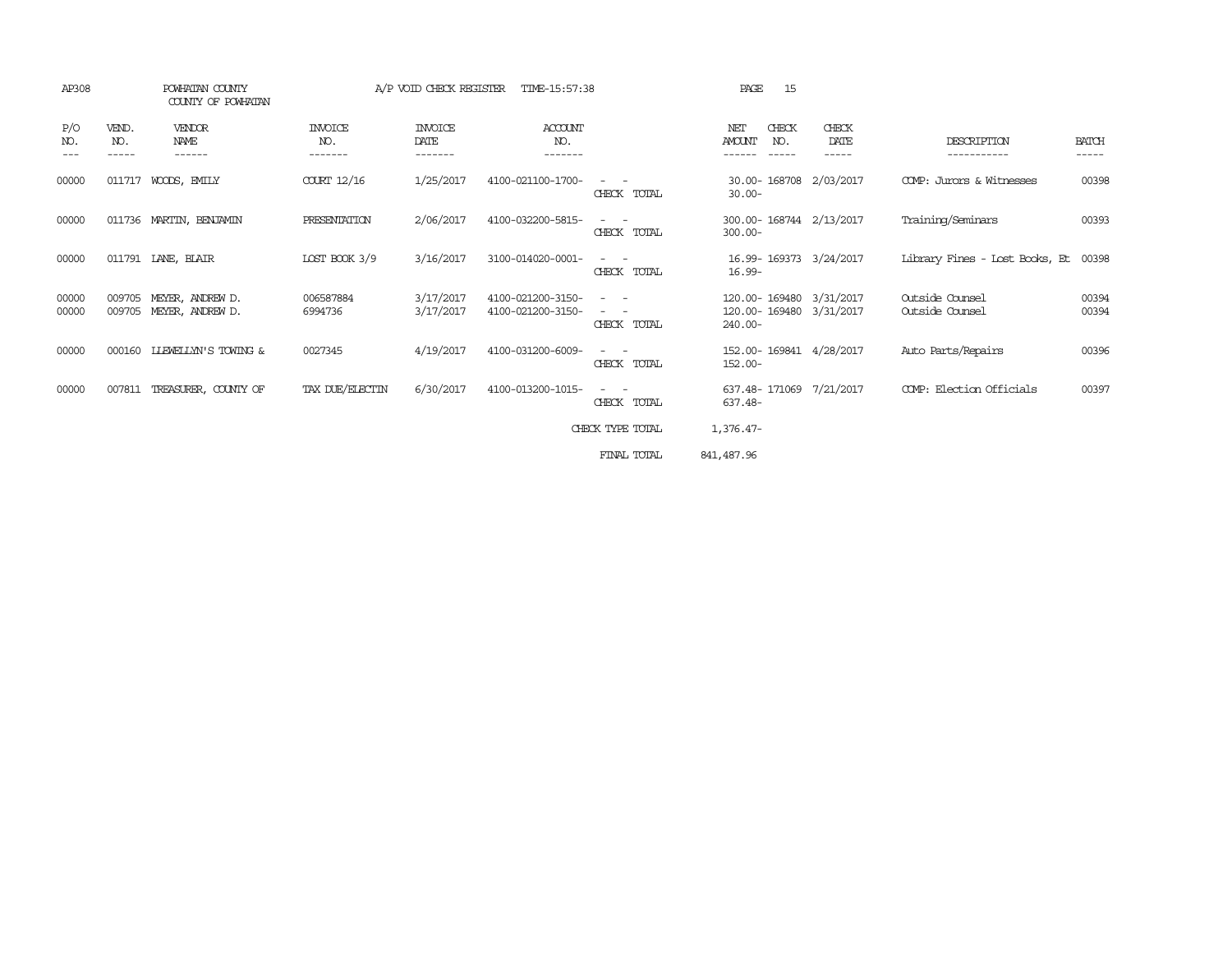| AP308                                                                                                                                                                                                                                                                                                                                                                                                      |                               | POWHATAN COUNTY<br>COUNTY OF POWHATAN                          |                                    | A/P REGULAR CHECK REGISTER        | TIME-15:58:49                            |                                                                                                                                                         | PAGE                    | $\mathbf{1}$                  |                                                  |                                                                              |                       |
|------------------------------------------------------------------------------------------------------------------------------------------------------------------------------------------------------------------------------------------------------------------------------------------------------------------------------------------------------------------------------------------------------------|-------------------------------|----------------------------------------------------------------|------------------------------------|-----------------------------------|------------------------------------------|---------------------------------------------------------------------------------------------------------------------------------------------------------|-------------------------|-------------------------------|--------------------------------------------------|------------------------------------------------------------------------------|-----------------------|
| P/O<br>NO.<br>$\frac{1}{2} \frac{1}{2} \frac{1}{2} \frac{1}{2} \frac{1}{2} \frac{1}{2} \frac{1}{2} \frac{1}{2} \frac{1}{2} \frac{1}{2} \frac{1}{2} \frac{1}{2} \frac{1}{2} \frac{1}{2} \frac{1}{2} \frac{1}{2} \frac{1}{2} \frac{1}{2} \frac{1}{2} \frac{1}{2} \frac{1}{2} \frac{1}{2} \frac{1}{2} \frac{1}{2} \frac{1}{2} \frac{1}{2} \frac{1}{2} \frac{1}{2} \frac{1}{2} \frac{1}{2} \frac{1}{2} \frac{$ | VEND.<br>NO.<br>$\frac{1}{2}$ | VENDOR<br><b>NAME</b><br>$- - - - - -$                         | <b>INVOICE</b><br>NO.<br>-------   | <b>INVOICE</b><br>DATE<br>------- | <b>ACCOUNT</b><br>NO.<br>$- - - - - - -$ |                                                                                                                                                         | NET<br>AMOUNT<br>------ | CHECK<br>NO.<br>$\frac{1}{2}$ | CHECK<br>DATE                                    | DESCRIPTION<br>-----------                                                   | <b>BATCH</b><br>----- |
| 00000                                                                                                                                                                                                                                                                                                                                                                                                      |                               | 009454 BANKERS INSURANCE, LLC                                  | 34192                              | 5/25/2017                         | 4501-043400-2310-                        | CHECK TOTAL                                                                                                                                             | 432.00                  |                               | 432.00 170805 7/08/2017                          | Medical Insurance                                                            | 02797                 |
| 00000                                                                                                                                                                                                                                                                                                                                                                                                      |                               | 011224 ELECTRONIC SYSTEMS, INC.                                | IN 722639                          | 6/23/2017                         | 4501-043400-3320-                        | $\overline{\phantom{a}}$<br>CHECK TOTAL                                                                                                                 | 41.55<br>41.55          |                               | 170815 7/08/2017                                 | Maintenance and Service Contra                                               | 02800                 |
| 00000                                                                                                                                                                                                                                                                                                                                                                                                      | 008579                        | POWHATAN COMMERCIAL                                            | 0085201707                         | 7/07/2017                         | 4501-043400-5420-                        | CHECK TOTAL                                                                                                                                             | 2,509.70<br>2,509.70    |                               | 170832 7/08/2017                                 | Rent - Office Space                                                          | 02798                 |
| 00000                                                                                                                                                                                                                                                                                                                                                                                                      |                               | 008365 VA ASSOC. OF MUNICIPAL                                  | FY18                               | 6/08/2017                         | 4501-043400-5810-                        | $\sim$<br>CHECK TOTAL                                                                                                                                   | 725.00<br>725.00        |                               | 170847 7/08/2017                                 | Dues/Association Membership                                                  | 02797                 |
| 00000                                                                                                                                                                                                                                                                                                                                                                                                      | 007578 VEPGA                  |                                                                | 043728                             | 5/12/2017                         | 4501-043400-5810-                        | $\sim$<br>CHECK TOTAL                                                                                                                                   | 191.00<br>191.00        |                               | 170850 7/08/2017                                 | Dues/Association Membership                                                  | 02797                 |
| 00000                                                                                                                                                                                                                                                                                                                                                                                                      |                               | 008686 C.W. WILLIAMS & CO., INC.                               | 603602                             | 7/06/2017                         | 4301-012400-8301-                        | $\overline{\phantom{a}}$<br>CHECK TOTAL                                                                                                                 | 559.63<br>559.63        |                               | 170991 7/13/2017                                 | Fire Department Equipment                                                    | 02804                 |
| 00000                                                                                                                                                                                                                                                                                                                                                                                                      |                               | 007750 SHEEHY FORD AUTO STORES                                 | VIN# 2165                          | 7/06/2017                         | 4301-012500-8301-                        | $\frac{1}{2} \left( \frac{1}{2} \right) \left( \frac{1}{2} \right) = \frac{1}{2} \left( \frac{1}{2} \right)$<br>CHECK TOTAL                             | 37,553.54               |                               | 37,553.54 171006 7/13/2017                       | Sheriff's Vehicles                                                           | 02804                 |
| 00000<br>00000                                                                                                                                                                                                                                                                                                                                                                                             |                               | 007310 SOUTHEASTERN EMERGENCY<br>007310 SOUTHEASTERN EMERGENCY | 765591<br>766224                   | 6/29/2017<br>7/06/2017            | 4120-032301-6013-<br>4120-032301-6013-   | $\frac{1}{2} \left( \frac{1}{2} \right) \left( \frac{1}{2} \right) = \frac{1}{2} \left( \frac{1}{2} \right)$<br>$\overline{\phantom{a}}$<br>CHECK TOTAL | 922.00<br>3,698.26      |                               | 2,776.26 171007 7/13/2017<br>171007 7/13/2017    | Medical Supplies<br>Medical Supplies                                         | 02804<br>02804        |
| 00000<br>00000                                                                                                                                                                                                                                                                                                                                                                                             | 006722                        | 006722 SYLNOR HYDRO INC.<br>SYLNOR HYDRO INC.                  | 36707<br>36707                     | 7/01/2017<br>7/01/2017            | 4501-043400-3140-<br>4501-043400-3142-   | $\sim$<br>CHECK TOTAL                                                                                                                                   | 259.00<br>518.00        |                               | 171009 7/13/2017<br>259.00 171009 7/13/2017      | Professional Services - Water<br>Professional Services - Sewer               | 02802<br>02802        |
| 00000                                                                                                                                                                                                                                                                                                                                                                                                      |                               | 008115 ZOLL MEDICAL CORPORATION                                | 2544180                            | 7/06/2017                         | 4120-032301-6013-                        | CHECK TOTAL                                                                                                                                             | 788.11                  |                               | 788.11 171016 7/13/2017                          | Medical Supplies                                                             | 02804                 |
| 00000                                                                                                                                                                                                                                                                                                                                                                                                      |                               | 010276 ANTX, INC.                                              | 16339                              | 7/07/2017                         | 4501-043400-3320-                        | CHECK TOTAL                                                                                                                                             | 826.20<br>826.20        |                               | 171077 7/22/2017                                 | Maintenance and Service Contra                                               | 02819                 |
| 00000                                                                                                                                                                                                                                                                                                                                                                                                      | 010937                        | CARLION'S CUSTOM PAINTING CLEAN 2 BLDGS                        |                                    | 7/12/2017                         | 4301-014500-0021-                        | $\overline{\phantom{a}}$<br>CHECK TOTAL                                                                                                                 | 3,519.78                |                               | 3,519.78 171082 7/22/2017                        | Courthouse Exterior Painting                                                 | 02819                 |
| 00000                                                                                                                                                                                                                                                                                                                                                                                                      | 006965                        | CINIAS CORPORATION                                             | 143216881                          | 7/12/2017                         | 4501-043400-6011-                        | CHECK TOTAL                                                                                                                                             | 94.52                   |                               | 94.52 171083 7/22/2017                           | Uniforms                                                                     | 02819                 |
| 00000                                                                                                                                                                                                                                                                                                                                                                                                      | 000076                        | DELL MARKETING L.P.                                            | 10175699980                        | 7/01/2017                         | 4301-012510-8304-                        | CHECK TOTAL                                                                                                                                             | 9,736.88<br>9,736.88    |                               | 171088 7/22/2017                                 | PC Replacement                                                               | 02819                 |
| 00000                                                                                                                                                                                                                                                                                                                                                                                                      | 000120                        | <b>JAMES RIVER AIR</b>                                         | C179055                            | 7/01/2017                         | 4501-043600-3320-                        | CHECK TOTAL                                                                                                                                             | 303.00<br>303.00        |                               | 171094 7/22/2017                                 | Maintenance and Svc Contracts                                                | 02818                 |
| 00000<br>00000                                                                                                                                                                                                                                                                                                                                                                                             | 011953                        | MARTIN, JOHN HUNTER<br>011953 MARTIN, JOHN HUNTER              | TRNG 8/3-8/5/17<br>TRNG 8/3-8/5/17 | 6/20/2017<br>6/20/2017            | 4120-032200-8215-<br>4120-032200-8215-   | ÷.<br>CHECK TOTAL                                                                                                                                       | 127.50                  |                               | 51.00 171099 7/22/2017<br>76.50 171099 7/22/2017 | State Dept of Fire Programs Fu 02818<br>State Dept of Fire Programs Fu 02818 |                       |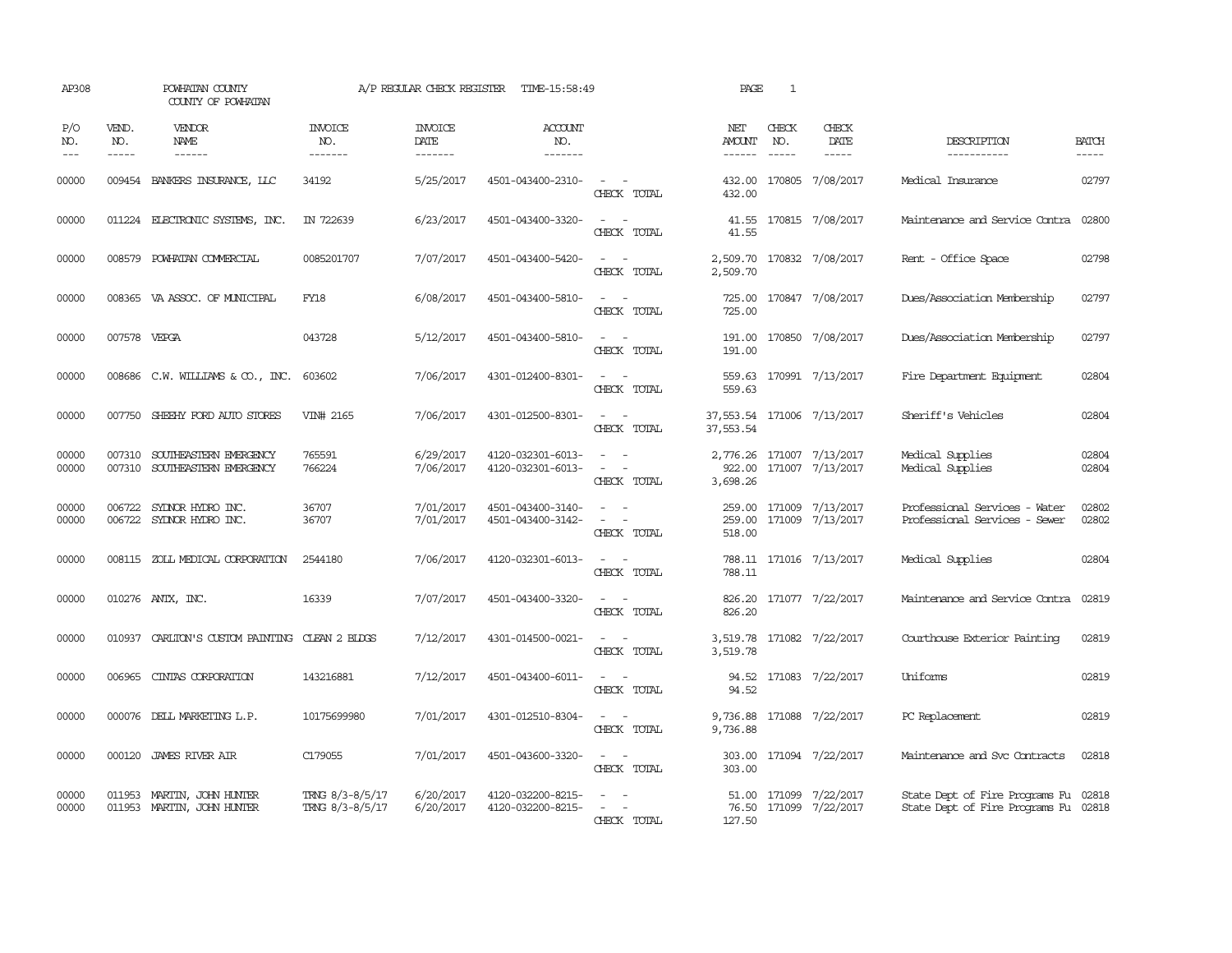| AP308                                                                                  |                                                                                        | POWHATAN COUNTY<br>COUNTY OF POWHATAN                                                                                                                                                                                                                                                                                                                                                                     |                                  | A/P REGULAR CHECK REGISTER                                                                                                     | TIME-15:58:49                                                                                                                                                                                                  |                                                                                                                                                                                     | PAGE                           | 2                             |                                                                                                                                                                                                                                                         |                                                                                                                                                                                                                                                                                                                                        |                                                                                        |
|----------------------------------------------------------------------------------------|----------------------------------------------------------------------------------------|-----------------------------------------------------------------------------------------------------------------------------------------------------------------------------------------------------------------------------------------------------------------------------------------------------------------------------------------------------------------------------------------------------------|----------------------------------|--------------------------------------------------------------------------------------------------------------------------------|----------------------------------------------------------------------------------------------------------------------------------------------------------------------------------------------------------------|-------------------------------------------------------------------------------------------------------------------------------------------------------------------------------------|--------------------------------|-------------------------------|---------------------------------------------------------------------------------------------------------------------------------------------------------------------------------------------------------------------------------------------------------|----------------------------------------------------------------------------------------------------------------------------------------------------------------------------------------------------------------------------------------------------------------------------------------------------------------------------------------|----------------------------------------------------------------------------------------|
| P/O<br>NO.<br>$---$                                                                    | VEND.<br>NO.<br>$- - - - -$                                                            | VENDOR<br>NAME<br>------                                                                                                                                                                                                                                                                                                                                                                                  | <b>INVOICE</b><br>NO.<br>------- | <b>INVOICE</b><br>DATE<br>$- - - - - - -$                                                                                      | <b>ACCOUNT</b><br>NO.<br>-------                                                                                                                                                                               |                                                                                                                                                                                     | NET<br>AMOUNT<br>$- - - - - -$ | CHECK<br>NO.<br>$\frac{1}{2}$ | CHECK<br>DATE                                                                                                                                                                                                                                           | DESCRIPTION<br>-----------                                                                                                                                                                                                                                                                                                             | <b>BATCH</b><br>-----                                                                  |
| 00000<br>00000                                                                         |                                                                                        | 010924 MITCHELL PEST<br>010924 MITCHELL PEST                                                                                                                                                                                                                                                                                                                                                              | 103177<br>103178                 | 7/11/2017<br>7/11/2017                                                                                                         | 4501-043600-3320-<br>4501-043600-3320-                                                                                                                                                                         | $\sim$ $ \sim$<br>$\sim$ $ \sim$<br>CHECK TOTAL                                                                                                                                     | 190.00                         |                               | 95.00 171102 7/22/2017<br>95.00 171102 7/22/2017                                                                                                                                                                                                        | Maintenance and Svc Contracts<br>Maintenance and Svc Contracts                                                                                                                                                                                                                                                                         | 02818<br>02818                                                                         |
| 00000                                                                                  |                                                                                        | 008641 SCHOLASTIC SPORTS, INC.                                                                                                                                                                                                                                                                                                                                                                            | R722741526                       | 5/30/2017                                                                                                                      | 4116-032200-0010-                                                                                                                                                                                              | $\sim$<br>CHECK TOTAL                                                                                                                                                               | 175.00<br>175.00               |                               | 171112 7/22/2017                                                                                                                                                                                                                                        | SAFER Expenses                                                                                                                                                                                                                                                                                                                         | 02818                                                                                  |
| 00000                                                                                  |                                                                                        | 001940 STANDBY SYSTEMS, INC.                                                                                                                                                                                                                                                                                                                                                                              | 06171628                         | 6/28/2017                                                                                                                      | 4501-043600-3320-                                                                                                                                                                                              | CHECK TOTAL                                                                                                                                                                         | 160.00<br>160.00               |                               | 171114 7/22/2017                                                                                                                                                                                                                                        | Maintenance and Svc Contracts                                                                                                                                                                                                                                                                                                          | 02820                                                                                  |
| 00000                                                                                  |                                                                                        | 007033 A.M. DAVIS, INC.                                                                                                                                                                                                                                                                                                                                                                                   | 01S1995470                       | 7/13/2017                                                                                                                      | 4501-043600-3310-                                                                                                                                                                                              | $ -$<br>CHECK TOTAL                                                                                                                                                                 | 386.62                         |                               | 386.62 171181 7/29/2017                                                                                                                                                                                                                                 | Repairs and Maintenance                                                                                                                                                                                                                                                                                                                | 02824                                                                                  |
| 00000<br>00000<br>00000<br>00000<br>00000<br>00000<br>00000<br>00000<br>00000<br>00000 | 009183<br>009183<br>009183<br>009183<br>009183<br>009183<br>009183<br>009183<br>009183 | AIR, WATER & SOIL LABORA- V17004879<br>AIR, WATER & SOIL LABORA- V17004880<br>AIR, WATER & SOIL LABORA- V17004890<br>AIR, WATER & SOIL LABORA- V17004938<br>AIR, WATER & SOIL LABORA- V17004940<br>AIR, WATER & SOIL LABORA- V17004950<br>AIR, WATER & SOIL LABORA- V17005014<br>AIR, WATER & SOIL LABORA- V17005015<br>AIR, WATER & SOIL LABORA- V17005048<br>009183 AIR, WATER & SOIL LABORA- V17005049 |                                  | 7/10/2017<br>7/10/2017<br>7/10/2017<br>7/12/2017<br>7/12/2017<br>7/12/2017<br>7/14/2017<br>7/14/2017<br>7/18/2017<br>7/18/2017 | 4501-043600-3142-<br>4501-043600-3142-<br>4501-043500-3140-<br>4501-043600-3142-<br>4501-043600-3142-<br>4501-043500-3140-<br>4501-043600-3142-<br>4501-043600-3142-<br>4501-043600-3142-<br>4501-043600-3142- | $\overline{\phantom{a}}$<br>$\overline{a}$<br>$\sim$<br>$\overline{\phantom{a}}$<br>$\overline{\phantom{a}}$<br>$\overline{\phantom{a}}$<br>$\overline{\phantom{a}}$<br>CHECK TOTAL | 1,010.80                       | 40.00 171182                  | 40.00 171182 7/29/2017<br>40.00 171182 7/29/2017<br>40.00 171182 7/29/2017<br>303.60 171182 7/29/2017<br>221.80 171182 7/29/2017<br>7/29/2017<br>40.00 171182 7/29/2017<br>40.00 171182 7/29/2017<br>111.80 171182 7/29/2017<br>133.60 171182 7/29/2017 | Professional Services - Sewer<br>Professional Services - Sewer<br>Professional Services - Water<br>Professional Services - Sewer<br>Professional Services - Sewer<br>Professional Services - Water<br>Professional Services - Sewer<br>Professional Services - Sewer<br>Professional Services - Sewer<br>Professional Services - Sewer | 02824<br>02824<br>02824<br>02824<br>02824<br>02824<br>02824<br>02824<br>02824<br>02824 |
| 00000                                                                                  |                                                                                        | 009183 AIR, WATER & SOIL LABORA- V17005084                                                                                                                                                                                                                                                                                                                                                                |                                  | 7/18/2017                                                                                                                      | 4501-043500-3140-                                                                                                                                                                                              | $\frac{1}{2} \left( \frac{1}{2} \right) \left( \frac{1}{2} \right) = \frac{1}{2} \left( \frac{1}{2} \right)$<br>CHECK TOTAL                                                         | 286.00<br>286.00               |                               | 171183 7/29/2017                                                                                                                                                                                                                                        | Professional Services - Water                                                                                                                                                                                                                                                                                                          | 02824                                                                                  |
| 00000                                                                                  |                                                                                        | 011963 BRADBURY, HEATHER BLAIR D '17 SCHOLARSHIP                                                                                                                                                                                                                                                                                                                                                          |                                  | 7/26/2017                                                                                                                      | 4116-032200-0010-                                                                                                                                                                                              | $ -$<br>CHECK TOTAL                                                                                                                                                                 | 500.00                         |                               | 500.00 171190 7/29/2017                                                                                                                                                                                                                                 | SAFER Expenses                                                                                                                                                                                                                                                                                                                         | 02830                                                                                  |
| 00000                                                                                  |                                                                                        | 011168 BURKE, RYAN                                                                                                                                                                                                                                                                                                                                                                                        | '17 SCHOLARSHIP                  | 7/26/2017                                                                                                                      | 4116-032200-0010-                                                                                                                                                                                              | CHECK TOTAL                                                                                                                                                                         | 1,500.00                       |                               | 1,500.00 171193 7/29/2017                                                                                                                                                                                                                               | SAFER Expenses                                                                                                                                                                                                                                                                                                                         | 02830                                                                                  |
| 00000                                                                                  |                                                                                        | 006965 CINIAS CORPORATION                                                                                                                                                                                                                                                                                                                                                                                 | 143220697                        | 7/19/2017                                                                                                                      | 4501-043400-6011-                                                                                                                                                                                              | CHECK TOTAL                                                                                                                                                                         | 96.44                          |                               | 96.44 171198 7/29/2017                                                                                                                                                                                                                                  | Uniforms                                                                                                                                                                                                                                                                                                                               | 02824                                                                                  |
| 00000                                                                                  |                                                                                        | 011962 ELLINGHAUSEN, SARAH P                                                                                                                                                                                                                                                                                                                                                                              | '17 SCHOLARSHIP                  | 7/26/2017                                                                                                                      | 4116-032200-0010-                                                                                                                                                                                              | $\sim$ $ \sim$<br>CHECK TOTAL                                                                                                                                                       | 1,500.00                       |                               | 1,500.00 171204 7/29/2017                                                                                                                                                                                                                               | SAFER Expenses                                                                                                                                                                                                                                                                                                                         | 02830                                                                                  |
| 00000                                                                                  |                                                                                        | 006626 HUGUENOT VOLUNTEER FIRE                                                                                                                                                                                                                                                                                                                                                                            | CHIEF'S CONF                     | 6/30/2017                                                                                                                      | 4120-032200-8215-                                                                                                                                                                                              | CHECK TOTAL                                                                                                                                                                         | 2,511.37                       |                               | 2,511.37 171209 7/29/2017                                                                                                                                                                                                                               | State Dept of Fire Programs Fu 02830                                                                                                                                                                                                                                                                                                   |                                                                                        |
| 00000                                                                                  |                                                                                        | 010231 J & K HEAVY TRUCKS &                                                                                                                                                                                                                                                                                                                                                                               | 8998                             | 7/05/2017                                                                                                                      | 4301-012400-8301-                                                                                                                                                                                              | CHECK TOTAL                                                                                                                                                                         | 3,217.35<br>3,217.35           |                               | 171211 7/29/2017                                                                                                                                                                                                                                        | Fire Department Equipment                                                                                                                                                                                                                                                                                                              | 02824                                                                                  |
| 00000                                                                                  |                                                                                        | 011961 JORDAN, LINDSEY                                                                                                                                                                                                                                                                                                                                                                                    | '17 SCHOLARSHIP                  | 7/26/2017                                                                                                                      | 4116-032200-0010-                                                                                                                                                                                              | $\frac{1}{2} \left( \frac{1}{2} \right) \left( \frac{1}{2} \right) = \frac{1}{2} \left( \frac{1}{2} \right)$<br>CHECK TOTAL                                                         | 500.00                         |                               | 500.00 171214 7/29/2017                                                                                                                                                                                                                                 | SAFER Expenses                                                                                                                                                                                                                                                                                                                         | 02830                                                                                  |
| 00000                                                                                  |                                                                                        | 010956 KINGSTON, MORGAN                                                                                                                                                                                                                                                                                                                                                                                   | '17 SCHOLARSHIP                  | 7/26/2017                                                                                                                      | 4116-032200-0010-                                                                                                                                                                                              | CHECK TOTAL                                                                                                                                                                         | 1,000.00                       |                               | 1,000.00 171215 7/29/2017                                                                                                                                                                                                                               | SAFER Expenses                                                                                                                                                                                                                                                                                                                         | 02830                                                                                  |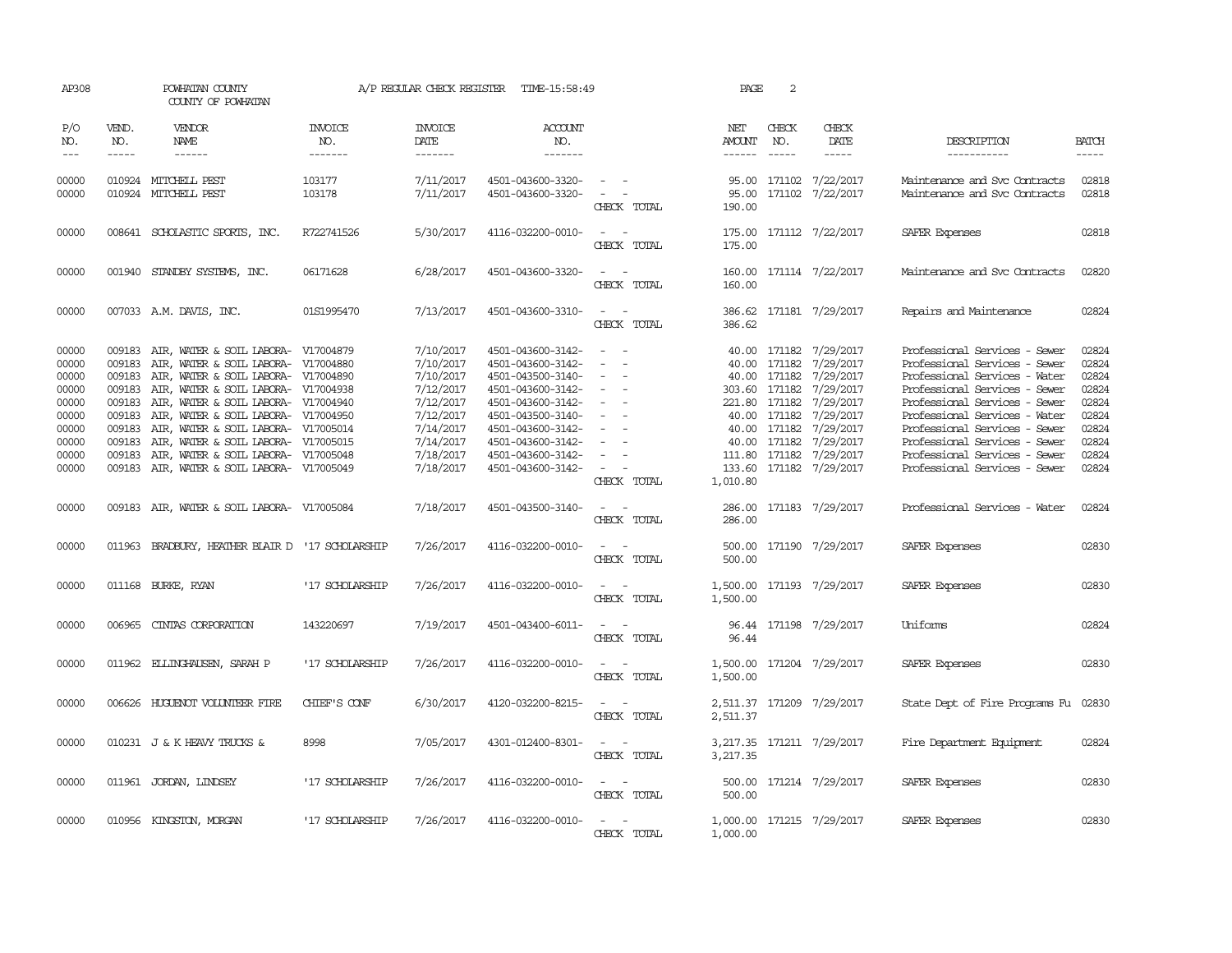| AP308      | POWHATAN COUNTY<br>COUNTY OF POWHATAN |                                        | A/P REGULAR CHECK REGISTER<br>TIME-15:58:49 |                                   |                           |                    | 3<br>PAGE            |              |                           |                               |                       |
|------------|---------------------------------------|----------------------------------------|---------------------------------------------|-----------------------------------|---------------------------|--------------------|----------------------|--------------|---------------------------|-------------------------------|-----------------------|
| P/O<br>NO. | VEND.<br>NO.<br>-----                 | <b>VENDOR</b><br><b>NAME</b><br>------ | <b>INVOICE</b><br>NO.<br>-------            | <b>INVOICE</b><br>DATE<br>------- | ACCOUNT<br>NO.<br>------- |                    | NET<br><b>AMOUNT</b> | CHECK<br>NO. | CHECK<br>DATE<br>-----    | DESCRIPTION<br>-----------    | <b>BATCH</b><br>----- |
| 00000      | 000166                                | LUCK STONE CORP.                       | IV-100737455                                | 7/15/2017                         | 4301-071120-0015-         | CHECK TOTAL        | 72.30                |              | 72.30 171221 7/29/2017    | Service Rd Repair and Erosion | 02832                 |
| 00000      | 008579                                | POWHATAN COMMERCIAL                    | 0085201708                                  | 7/28/2017                         | 4501-043400-5420-         | CHECK TOTAL        | 2,509.70             |              | 2,509.70 171234 7/29/2017 | Rent - Office Space           | 02827                 |
| 00000      | 008073                                | PROJECT LIFESAVER                      | 17-13111-23                                 | 7/20/2017                         | 4116-031210-6015-         | CHECK TOTAL        | 421.51<br>421.51     |              | 171238 7/29/2017          | Project Lifesaver expenses    | 02830                 |
| 00000      | 009701                                | SHI INTERNATIONAL CORP.                | B06825522                                   | 7/19/2017                         | 4301-012510-8304-         | - -<br>CHECK TOTAL | 3,218.67<br>3,218.67 | 171250       | 7/29/2017                 | PC Replacement                | 02830                 |
| 00000      | 011964                                | WEATHERTAP.COM                         | 250651420170720                             | 7/20/2017                         | 4116-035500-0016-         | CHECK TOTAL        | 1,200.00<br>1,200.00 |              | 171264 7/29/2017          | VDEM - Dominion Grant         | 02830                 |
|            |                                       |                                        |                                             |                                   |                           | CHECK TYPE TOTAL   | 82,080.43            |              |                           |                               |                       |